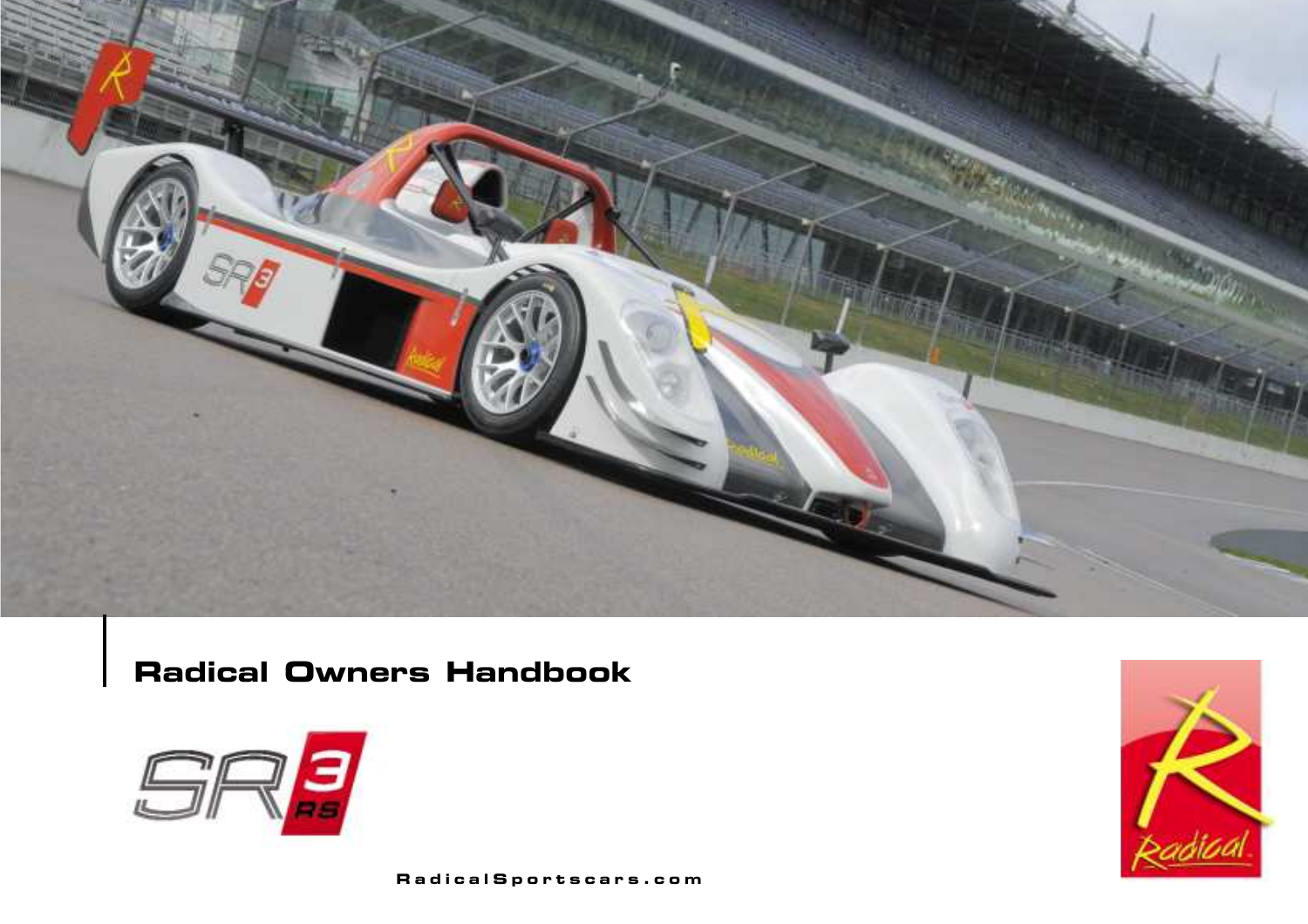## **Contents**

| <b>Introduction</b>                           |    |
|-----------------------------------------------|----|
| <b>Dear Radical Owner</b>                     | 3  |
| <b>Getting to know your Radical</b>           |    |
| Cockpit layout                                | 4  |
| Engine bay layout                             | 4  |
| Front and rear suspension layout              | 5  |
| ECU locations $\triangle$                     | 6  |
| Engine electrical sensor locations $\Delta$   | 6  |
| Coolant temperature sensor locations $\Delta$ | 6  |
| <b>Checks before driving your Radical</b>     |    |
| Preparation for shake-down                    | 7  |
| Check ALL fluid levels $\triangle$            | 7  |
| Driving position                              | 8  |
| Manual sequential gear change                 | 8  |
| Dashboard layout                              | 8  |
| <b>Driving your Radical</b>                   |    |
| Starting the engine                           | 9  |
| Running-in $\Delta$                           | 9  |
| Shake-down                                    | 9  |
| <b>Bedding-in brakes</b>                      | 10 |
| <b>Brake bias settings</b>                    | 10 |
| Manual gear change                            | 10 |
| Paddle shift gear change                      | 10 |
| Driving technique                             | 11 |
| Fuel $\triangle$                              | 11 |
| <b>Fuel filter</b>                            | 11 |
| <b>Preparing your Radical</b>                 |    |
| Centre-lock hub nuts                          | 12 |
| Air jacks                                     | 12 |

| Suspension - set-up              | 12 |
|----------------------------------|----|
| Ride height                      | 12 |
| Suspension pre-load              | 12 |
| Corner weights                   | 13 |
| Triple adjustable intrax dampers | 13 |
| Gearing                          | 14 |
| Gear drive unit - ratio change   | 14 |
| Radical set-up guide             | 16 |
| Component 'lifing' chart         | 17 |
| Torque guide for Radical cars    | 18 |
|                                  |    |

#### **ECU hardware/software**

| Life ECU PTMON run up screen              | 18 |
|-------------------------------------------|----|
| Engine management system                  | 18 |
| To download stored data                   | 19 |
| To view the data you have just downloaded | 19 |
| To view previously stored data            | 20 |
| To view data                              | ንበ |
|                                           |    |

#### **Additional information**

| <b>SR3 RS dimensions</b> | 21 |
|--------------------------|----|
| Notes                    | 22 |

#### **Parts manual**

| SR3 RS Parts manual |  |
|---------------------|--|
|                     |  |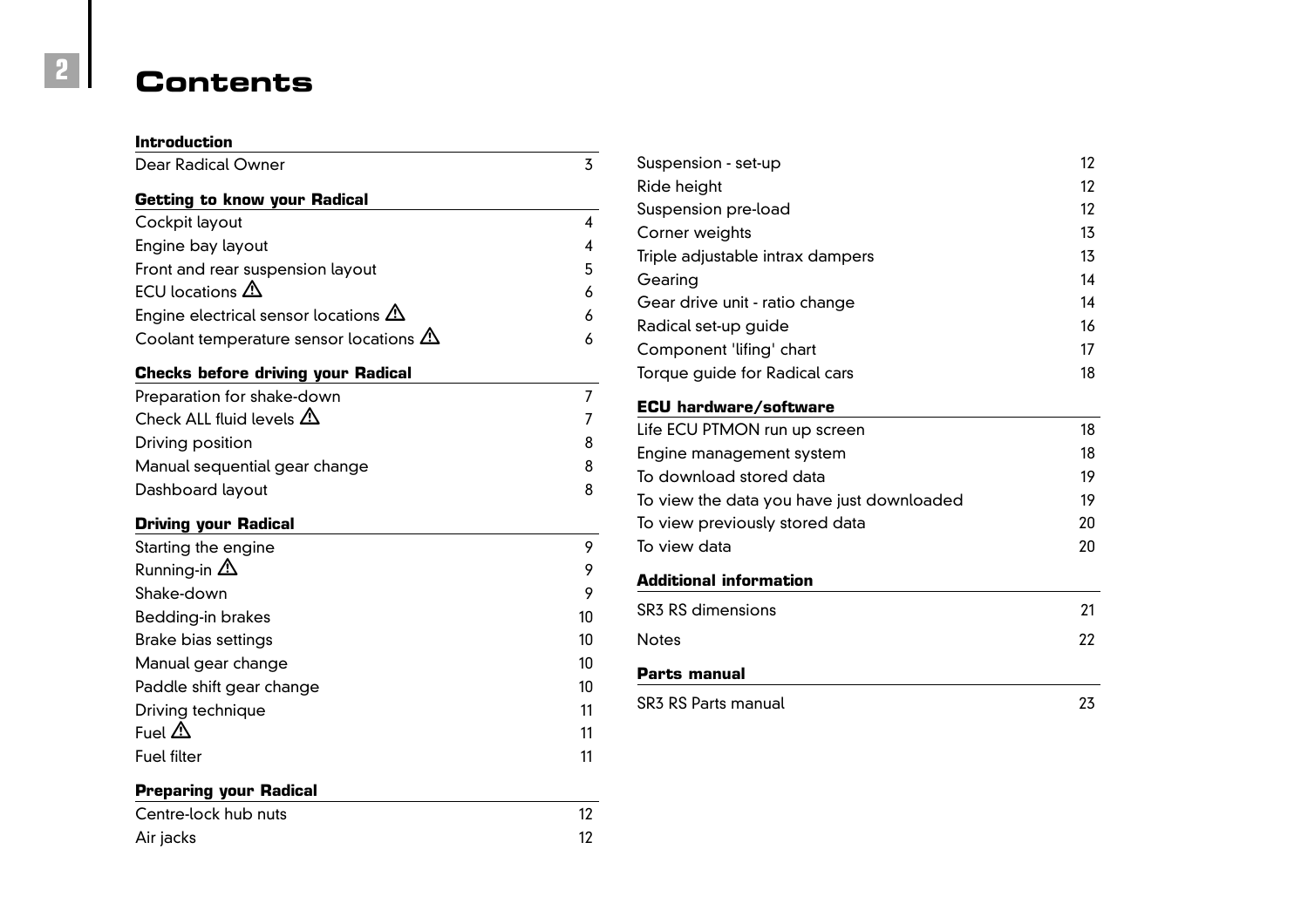### **Dear Radical Owner**



Thank you for purchasing a SR3 RS and "welcome" to the worldwide Radical family. Since its launch in 2001 we have continually developed, refined and improved the SR3 into a truly unique sportscar.

If properly maintained your SR3 RS will give you amazing driving experience, every time you head down the pit lane. Although your car has been carefully inspected and run-up on our rolling road dynamometer, please do not press the 'Start' button until you have read through this manual, carried out all the checks and learnt how to get the best from your car.

You will find all the help and support you need via our global web site network at www.radicalsportscars.com. Parts, consumables and merchandise can be purchased online, while technical advice, sales assistance and race series information is just an email away.

Phil Abbott Radical co-founder

Phil Cathet

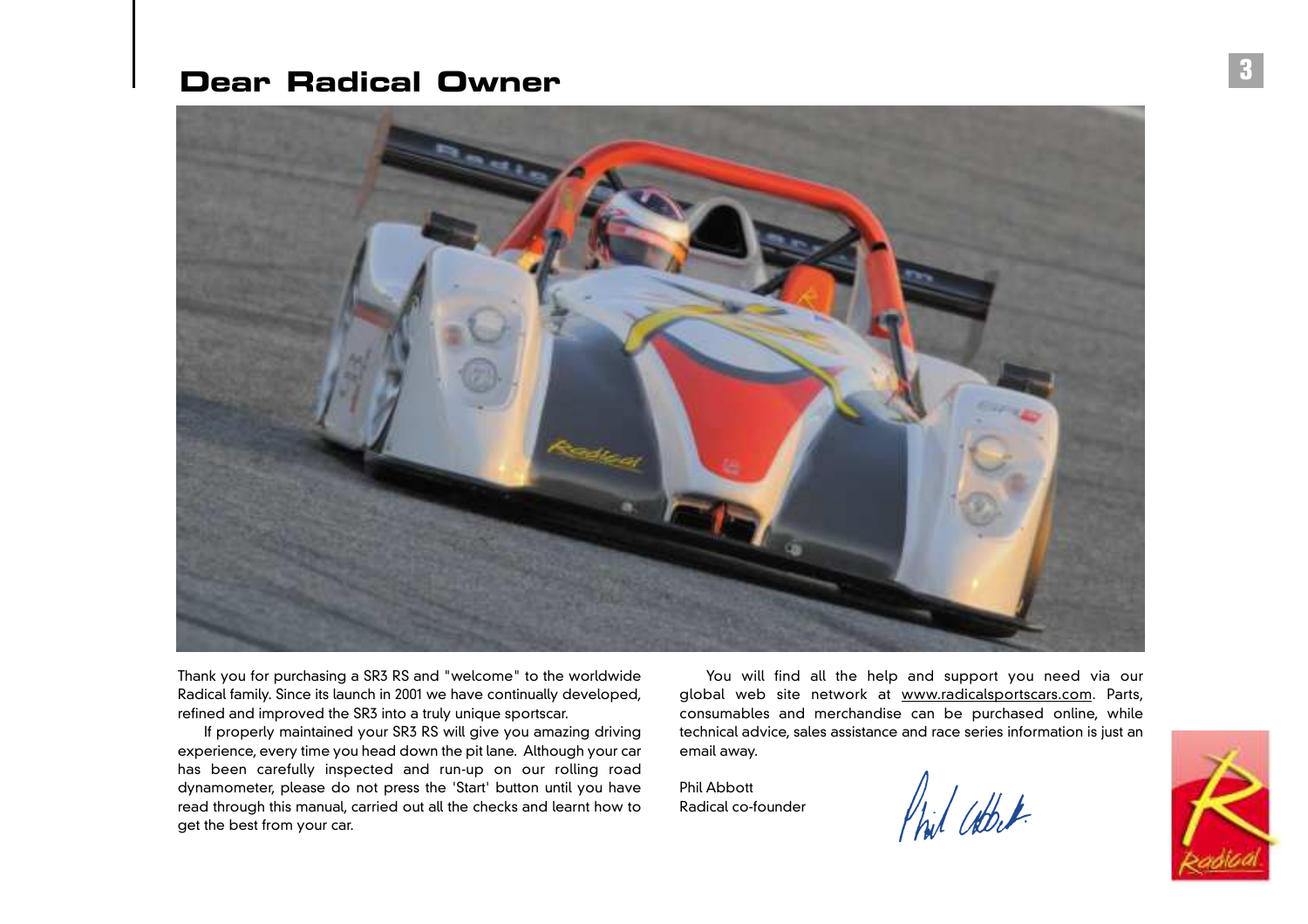## **Getting to know your Radical**



#### Reverse gear lever

- Paddle- shift dash plug (If fitted)
- Indicator switch (If fitted)
- Dip/main beam switch (If fitted)
- Headlight on switch (If fitted)
- Fog light on switch
- Starter button
- Ignition switch
- Circuit breaker
- Circuit breaker
- Hazard warning light switch (If fitted)
- Extinguisher pull cable (If fitted)
- Battery isolator
- Brake bias adjuster
- Fire extinguisher (If fitted)
- Data plug (not shown, situated on left side of dash panel)

#### **Cockpit layout Engine bay layout**



- Coolant expansion tank
- Coolant swirl pot
- Oil catch tank
- Dry sump oil tank



**WARNING!**

#### Do not rev the engine to more than 4,000rpm until the oil is above 50°C. When cold, the oil can run at excessive pressure, which may damage the engine.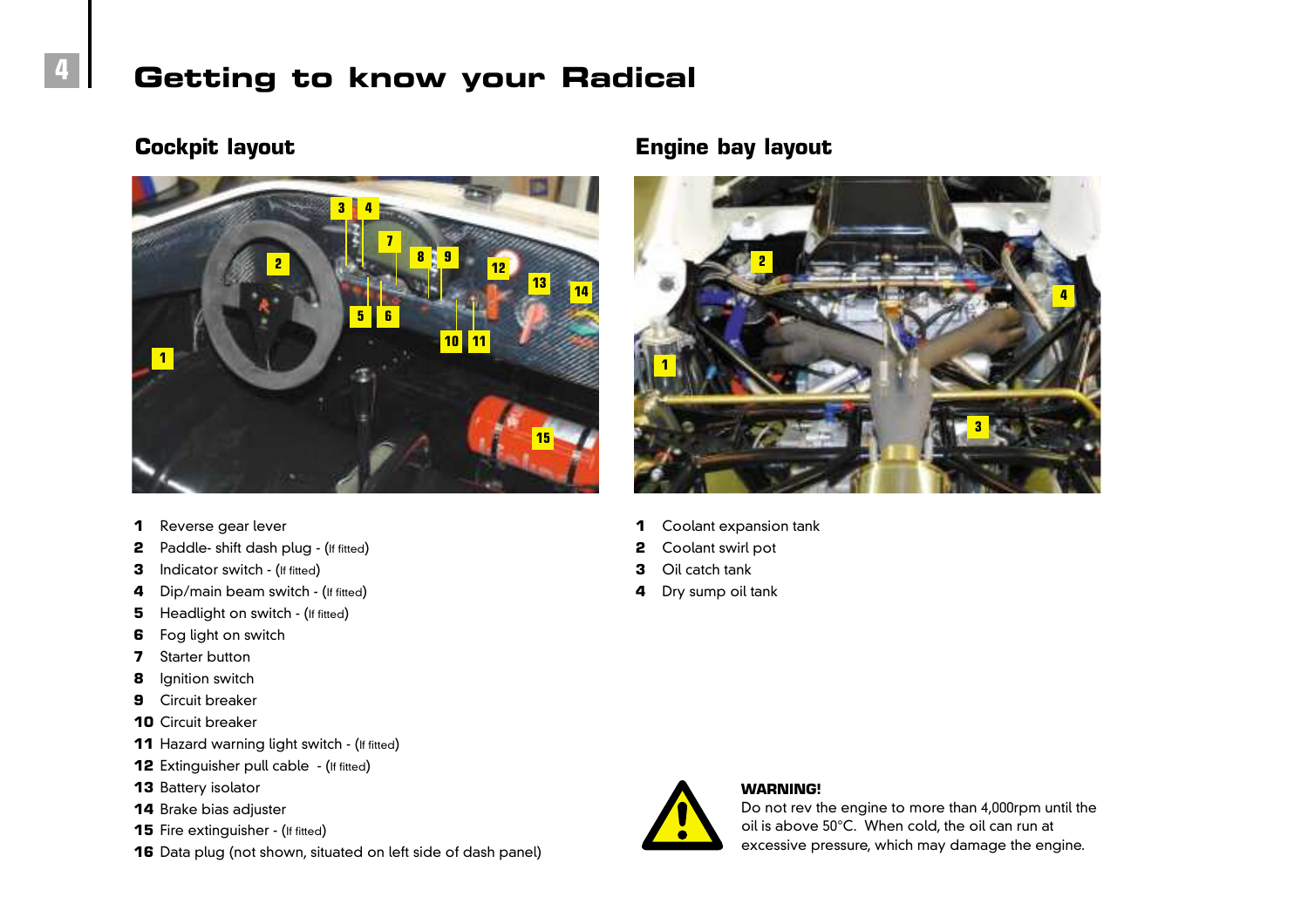## **Getting to know your Radical**

#### **Front suspension layout <b>Rear suspension layout**



- Front rocker arm **6** Brake duct
- 
- Front camber adjuster **8** Lower wishbone
- Front track rod
- Adjustable front pushrod
- 
- Top wishbone **7** Front damper assembly
	-
- - Adjustable rear pushrod
- Rear rocker arm **5** Top wishbone
- Rear damper assembly **6** Lower wishbone
	- Rear camber adjuster **5** Rear tracking adjuster



**IMPORTANT** Before your SR3 RS leaves the factory it is thoroughly inspected, the suspension is set on a flat patch to factory recommended settings and the car is run-up and fully checked on our rolling road dynamometer.

Despite this, it is essential that before taking to the track, you carry out a thorough spanner check, paying particular attention to all hoses, connections and suspension fixings, brake bias adjuster etc.

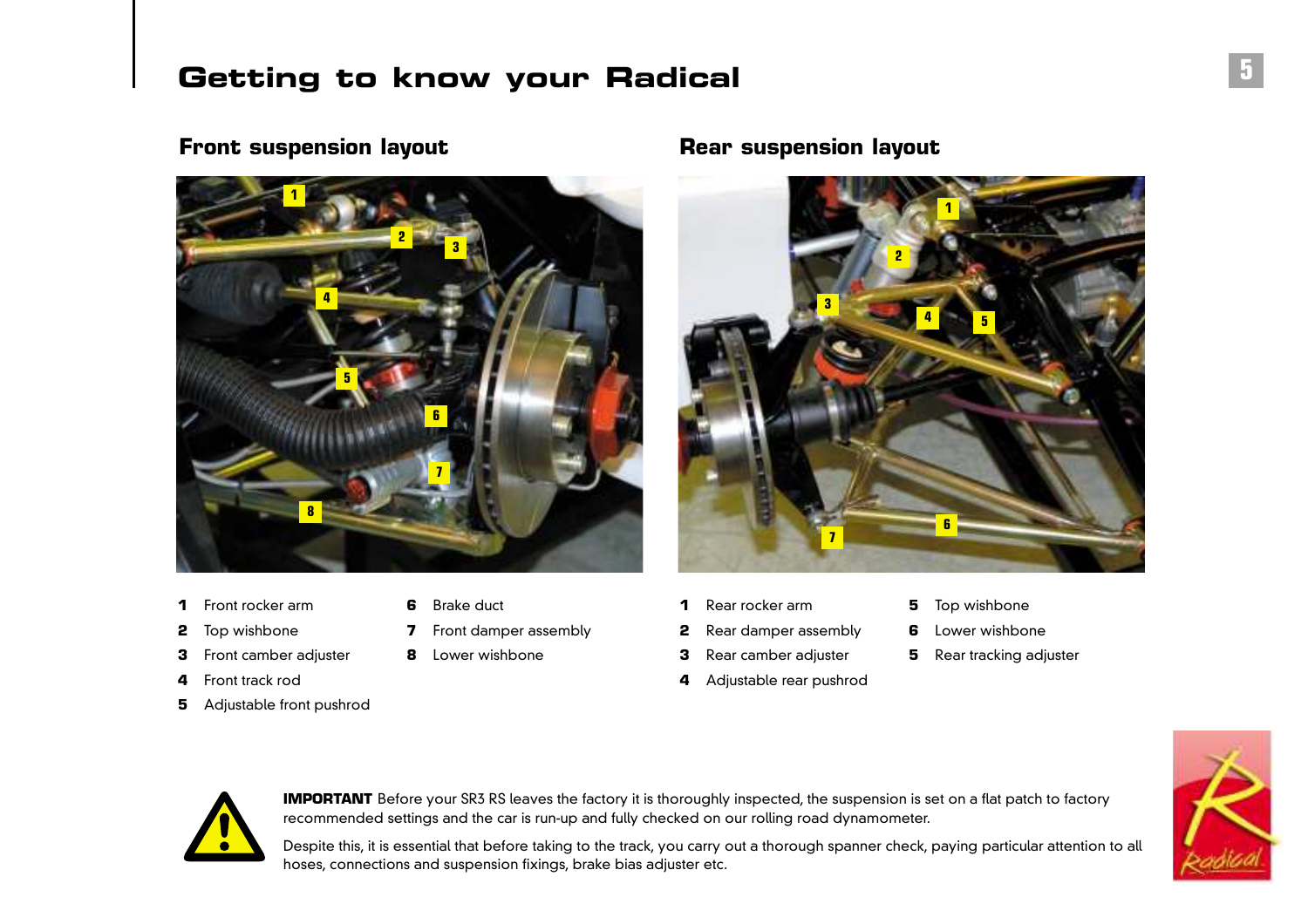## **Getting to know your Radical**

#### **ECU locations**



- 24V charging system ECU (If fitted)
- Gear position indicator ECU (If fitted)
- Engine, Paddle shift ECU and relays in right-hand inspection panel



#### **Coolant temperature sensor location**



ECU coolant temperature sensor

#### **Engine electrical sensor locations**



- Air temperature sensor
- Paddle shift blipper actuator (If fitted)
- Fuel injector
- Fuel pressure sensor
- Throttle position sensor
- Ignition coil

24V starting battery is in left-hand sidepod. The pod inspection panel can be removed to gain access.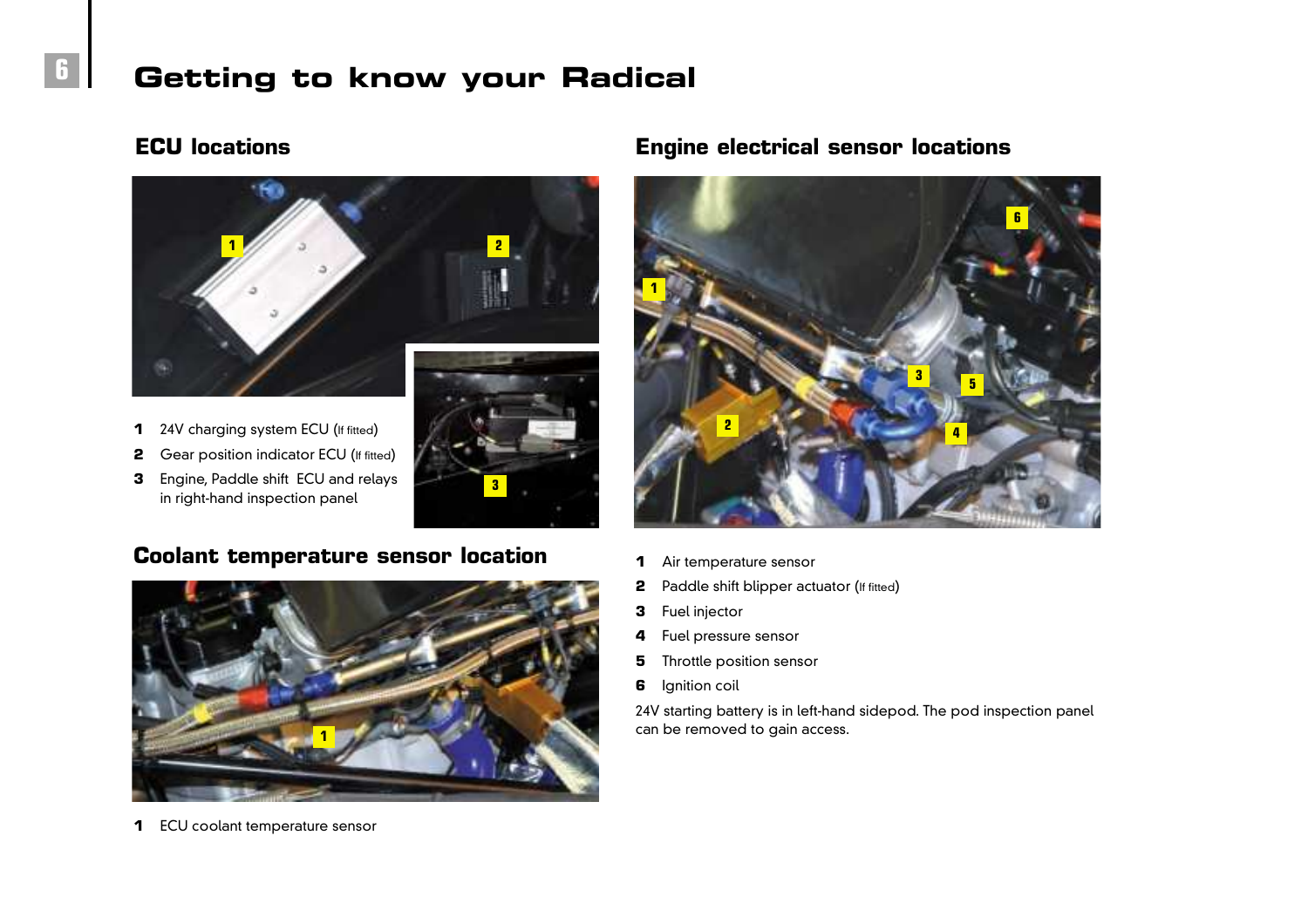## **Checks before driving your Radical**

#### **Preparation for shake-down**

Before your SR3 RS leaves the factory it is thoroughly inspected, the suspension is set on a flat patch to factory recommended settings and the car is run-up and fully checked on our rolling road dynamometer. Despite this, it is essential that before taking to the track, you carry out a thorough spanner check, paying particular attention to all hoses, connections and suspension fixings, brake bias adjuster etc.

#### **Check engine oil level**

The oil level in the dry sump tank must be checked using the dip stick supplied. The level must be maintained between the top two marks when warm (a minimum of 40°C oil temperature), and between the bottom two marks when cold. The level should be checked AFTER running the engine, and holding the revs at 4,000rpm for ten seconds, to allow the oil to be scavenged. The engine should be turned off to check the level. (The sight-glass in the side of the engine should be ignored.)

Only use Radical-recommended oil which is formulated to run in the integral gearbox and clutch, as well as the engine. Recommended synthetic-based racing oil is available online.

**NOTE:** The oil level on pre-2009 cars fitted with the Powertec-Suzuki wet sump engine, should be no lower than three quarters up the sight-glass, with the car on level ground and the motor warm and running. The sump is baffled and the oil takes some time to settle. Later wet sump engines are fitted with a dip stick in the top of the engine to aid checking oil levels.



#### **Check other fluid levels**

In the brake and clutch master cylinders, use only Radical approved high temperature racing brake fluid which is available online.

The engine cooling system uses a 50:50 anti-freeze/water mixture. The level should be to the top of the swirl pot.

The Powertec gear drive system should be filled with Radical-approved gear oil, available online, to the level of the side inspection plug.



#### **WARNING!**

Do not rev the engine to more than 4,000rpm until the oil is above 50°C. When cold the oil can run at excessive pressure, which may damage the engine.

Radiator cooling fans are not fitted as standard. Do not let the water temperature exceed 90°C when warming the engine to check oil level.

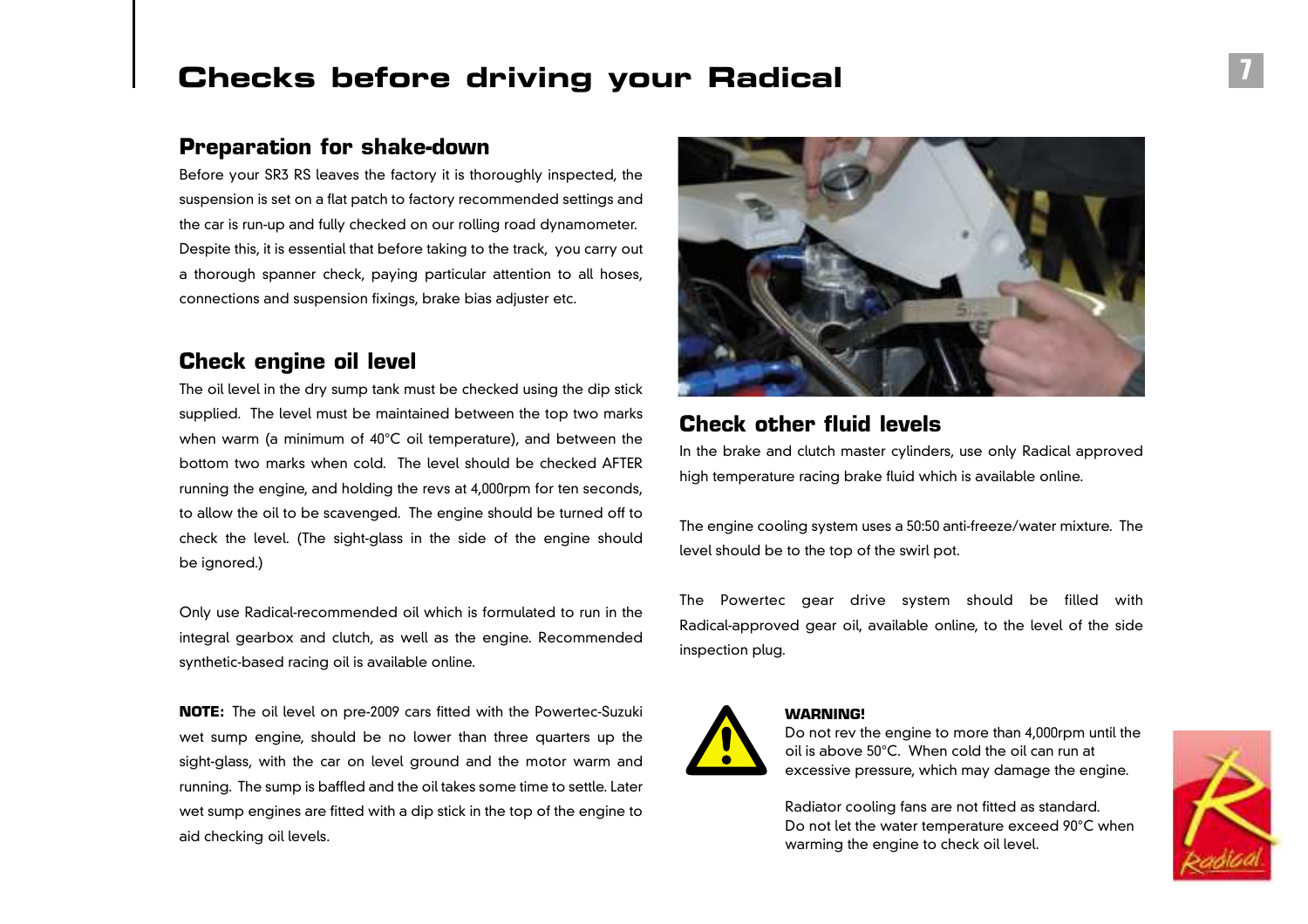## **Checks before driving your Radical**

#### **Driving position**

The combined driver and passenger seat may be adjusted forward and backward to suit individual drivers.

**PLEASE NOTE:** The seat belt crutch strap will also need adjusting.



The position of the pedals can also be adjusted by **a)** adjusting the pedal face, **b)** adjusting the pedal angle and **c)** by moving the pedal pivot shaft. **PLEASE NOTE** that **c)** will require changing the master cylinder push-rods which are available online.

#### **Manual sequential gear change**

The SR3 RS is supplied with the gear lever set to "pull back on the gear lever to shift up the box" and "push forward to shift down the box". By moving the gear linkage rose joint from the lower fulcrum to the upper fulcrum in the engine bay, the gearshift direction will be reversed.

If your SR3 RS is fitted with a Powertec pneumatic power shifter, please refer to driving technique section 10.

#### **Dashboard layout**



- **1** Low water temperature warning light
- **2** High water temperature warning light
- **3** Low fuel pressure warning light
- **4** Oil pressure warning light
- **5** Low oil temperature warning light
- **6** High oil temperature warning light
- **7** Memory button (pressing this after a run will show best lap time and maximum revs etc.)

The high water temperature warning light will illuminate when the temperature exceeds 95°C.

The low water temperature warning light will stay illuminated until the engine has reached its minimum operating temperature of 60°C.

A comprehensive manual is included on the CD that is supplied with the dashboard system, or is available from the Radical technical department.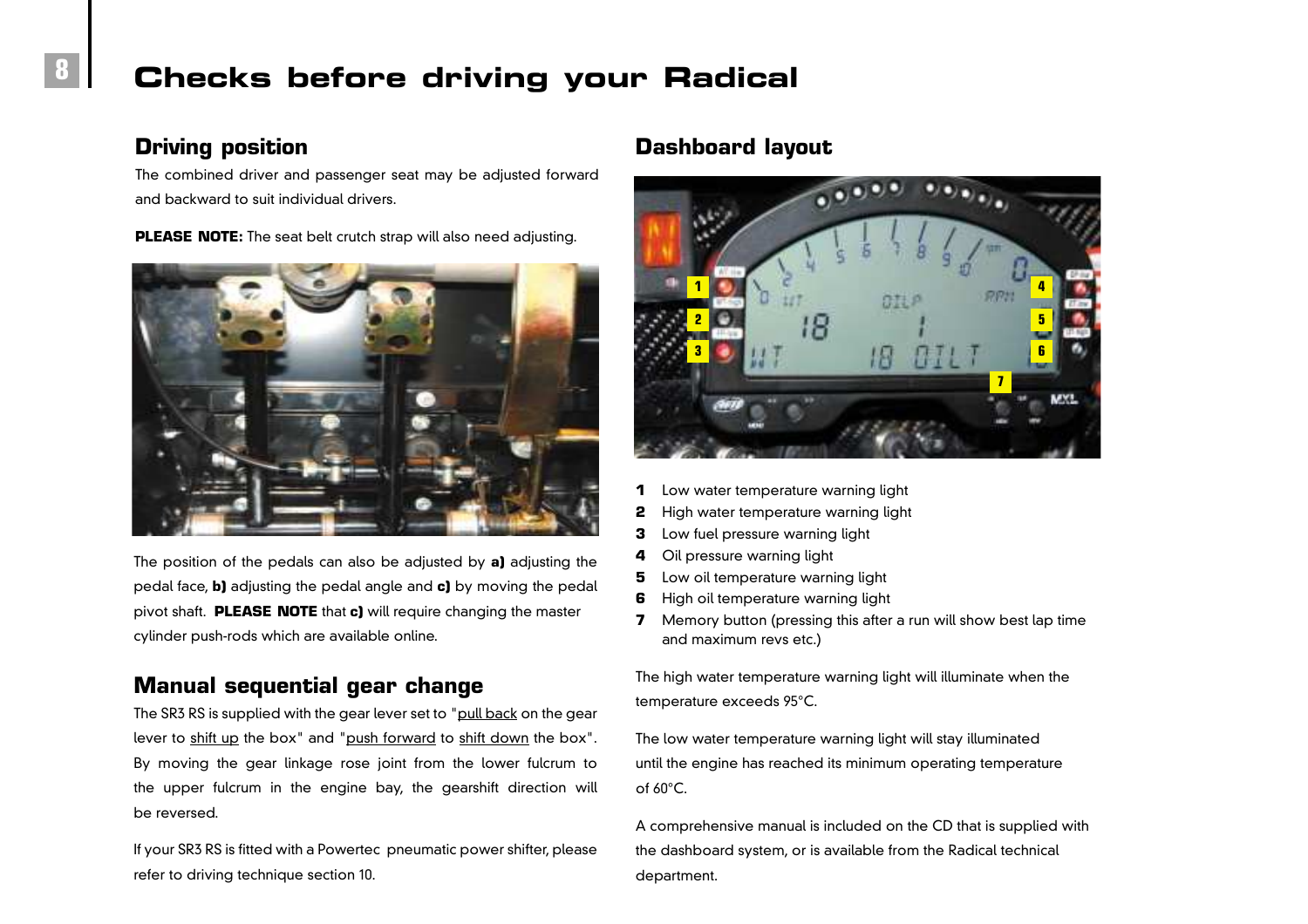## **Driving your Radical**

#### **Starting the engine**

**Cold Start:** with the engine in neutral, switch on the ignition. Start the engine with the throttle closed.

**Warm Start:** depress the throttle a small amount and start the engine.



**WARNING!** Do not drive the car until the engine is at a minimum 60°C water temperature and minimum 50°C oil temperature.

Do not run the engine in-gear with the wheels off the ground. This will damage the gear box.

#### **Running-in**

Powertec Suzuki 1340cc motors are filled with mineral oil and bedded in on Radical's rolling-road dynamometer. The car should be run for an hour with the revs kept below 8,000rpm, before being driven at maximum revs. The oil should be changed to Radical-approved fully synthetic racing oil, available online, after six hours of running.

Powertec Suzuki 1500cc motors are fully run-in and filled with fully synthetic racing oil, and can be driven at race speeds after completion of 'shake down' where temperature and oil pressure have been observed.

#### **Shake down**

Carry out several installation laps while watching the temperature and pressure read-outs. Return to the pits regularly, and thoroughly check all fluid levels and around the engine and cooling system for leaks.



**WARNING!** Do not run the engine under load if:-

- **a)** Oil temperature is below 60°C
- **b)** Oil temperature is above 130°C
- **c)** Water temperature is below 60°C
- **d)** Water temperature is above 100°C
- **e)** Oil pressure when up to temperature at 4,000rpm is under 50psi.

Should you accidently run the engine under load in any of these situations, contact Radical's technical department to arrange for the data to be emailed for analysis.

The oil pressure when the engine is started from cold should run at approximately 90psi at 4,000rpm. When up to temperature the oil pressure should read 60psi at 4,000rpm.

#### **Maximum engine revs: 10,500rpm**

If over-revved from 10,500rpm-12,000rpm for more than two seconds, in any one hour of operation the engine will require stripping for inspection and repair, at the customer's cost, prior to any further running. (Any over-rev will be recorded on their ECU histogram.) If revved to over 12,000rpm for any length of time, the engine will require stripping for inspection and repair, at the customer's cost, prior to any further running.

The rev limiter is set to 10,500rpm. Persistent use of the rev limiter will damage the engine.

It is important to log the number of hours the engine is run. Under race conditions, the engine should run for no more than 40 hours before being returned to the factory for a rebuild. Engines which are not raced, regularly cover over 90 hours without requiring attention.

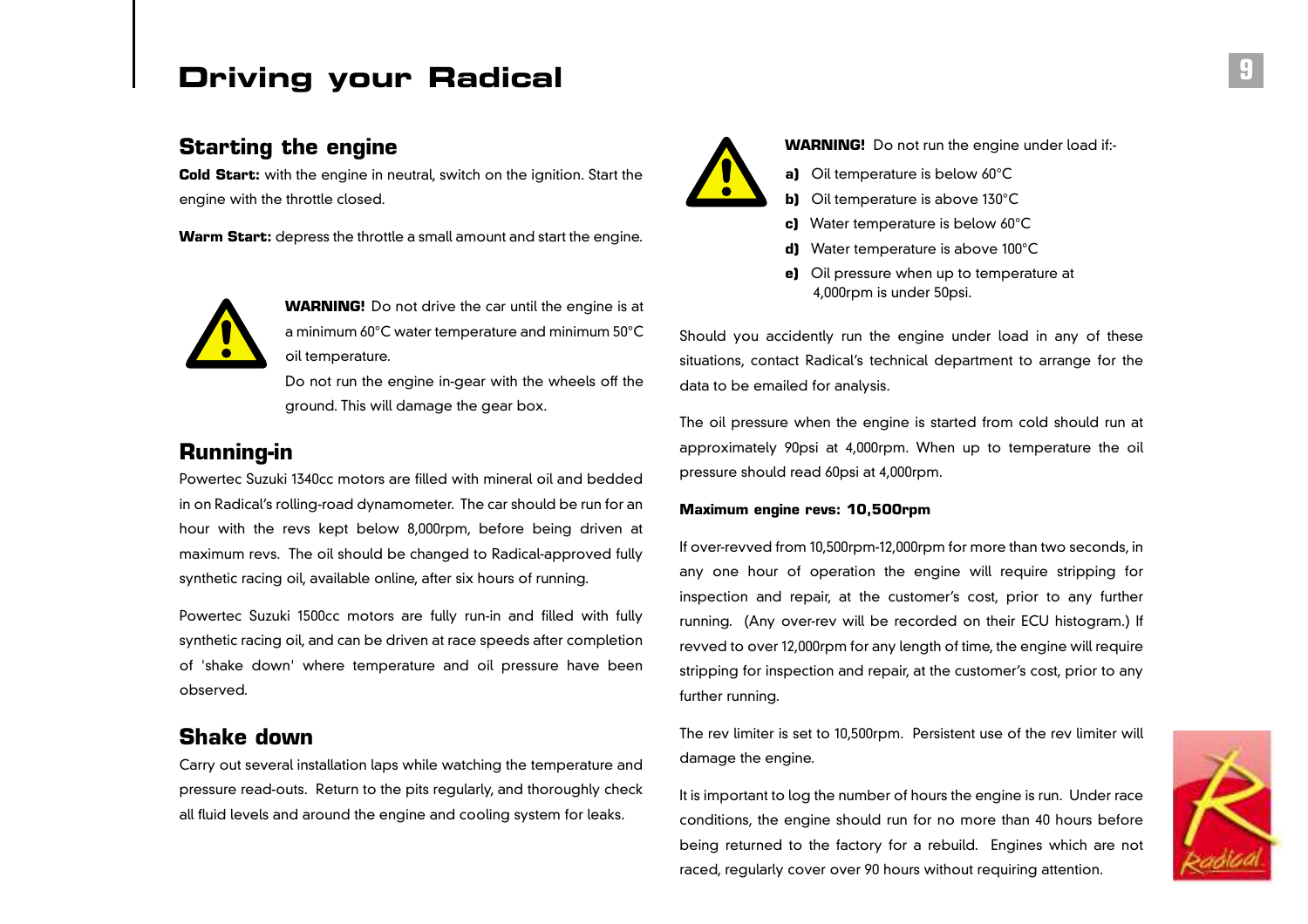## **Driving your Radical**

#### **Bedding-in brakes**

The car comes fitted with carbon metallic brake pads. To bed in the brakes and achieve maximum stopping power, a film of carbon must be transferred to the discs; gently apply brakes six to eight times at medium speed. Increase speed to simulate race conditions, and apply brakes hard a further six to eight times.

Allow brakes to cool for 15 minutes. Do not apply brakes whilst stationary during the cooling down period. Use only Radical-recommended brake pads, available online.

#### **Brake bias settings**

Set central to two turns towards the front (clockwise on the dash adjuster). Further adjustment can be made to suit individual circuits and tyre configurations. Adjust bias to the rear in wet conditions.



**WARNING** If you spin, depress the clutch quickly or you may damage the starter motor.

#### **Manual gear change**

If you are unfamiliar with a sequential shift car, it is recommended that you change gear using the clutch when going both up and down the gearbox. Once you have become familiar with the technique, changing gear up the box can be achieved by lifting the throttle quickly and simultaneously 'snicking' the gear in, without depressing the clutch. On down changes it is imperative the driver depresses the clutch and raises the engine speed before engaging the gear. Smooth gear changes can be best achieved by using the 'heel-and-toe' technique. Only change down one gear at a

time, releasing the clutch pedal between gears. As with any dog-engagement gearbox, aggressive gearchanges will damage the gear dogs, which will result in gear engagement problems. Only use a maximum of 7,000-8,000rpm while getting used to driving your SR3. If you accidentally down-change instead of an up-change, you are less likely to over-rev the engine. If you do over-rev the engine, make your way slowly back to the pits. If you have revved the engine over 12,000rpm, switch off and return the engine to Radical for inspection immediately. The Radical dash will display the maximum rpm.

#### **Paddle-shift gear change**

If your SR3 RS is fitted with the Powertec, steering wheel-mounted paddle-shift system, it is possible to flatshift when you are changing up the gearbox, and to have clutchless downchanges. You will need to use the clutch to engage first gear, to pull away from stationary, and when stopping the car.

To select first gear, depress the clutch and pull the left-hand paddle. To change to second gear you then use the right hand paddle. It is recommended to use the clutch when changing up the gearbox, from first to second, at all times. Once you are on the track, and up to track speed, then it is just a matter of accelerating, and pulling the right hand paddle. A very slight delay will be felt as the engine ignition is cut, and the system selects the next gear.



**NOTE** It is also recommended that gearchanges are not made while experiencing wheelspin, such as exiting slow speed, hard acceleration corners, as this can damage the gearbox.

When changing down the gearbox, simply brake where you need to and operate the left-hand paddle. The system will blip the throttle for

**10**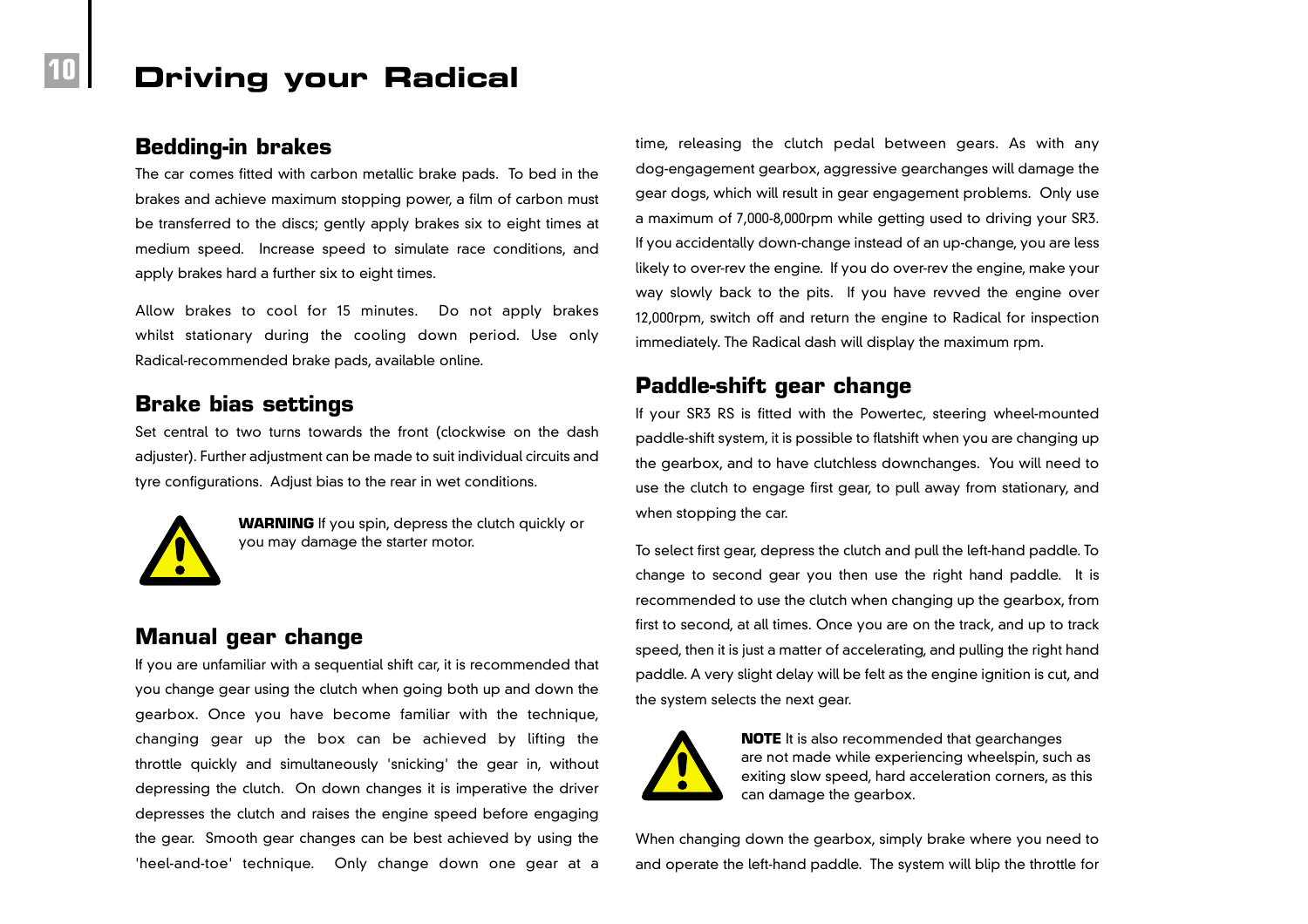## **Driving your Radical**

you and select the gear. When changing down from second to first, it is recommended to use the clutch.

The gearchanges should feel smooth. If any mis-shifts or harsh gearchanges are experienced, then it is recommended to return to the pits and investigate the problem. Most gearchange problems won't go away with more driving.

Neutral on the gearbox is between first and second gear. To select neutral with the paddleshift system, it is best to change all the way down to first gear and flick the right hand paddle (with the clutch depressed). This may have to be repeated this several times to engage neutral. (Alternatively switch the engine off, leave in gear and attempt the above with the engine off).

#### **Driving technique**

Ensure that the tyres and brakes are fully up to temperature before pushing hard.

The Radical SR3 RS has phenomenal braking performance and will carry considerable speed into a corner. Practice braking hard, but come off the brakes smoothly and concentrate on carrying speed into a corner. On exiting the corner, the throttle should be fed in progressively. Driving smoothly is the secret to quick lap times.

#### **Fuel**

Powertec Suzuki 1340 engines may run on 98 octane regular unleaded fuel. The Powertec Suzuki 1500 engine should only be run on Super Unleaded 98 octane, or 100 octane race fuel.

Powertec engines in the USA should only be run on racing fuel such as cam2, or a minimum of 108 octane, available at most American tracks.

#### **Fuel filter**

The fuel filter will require changing after the initial run. It is located at the left-front corner of the engine bay.



- **1** Regulator
- **2** Filter housing

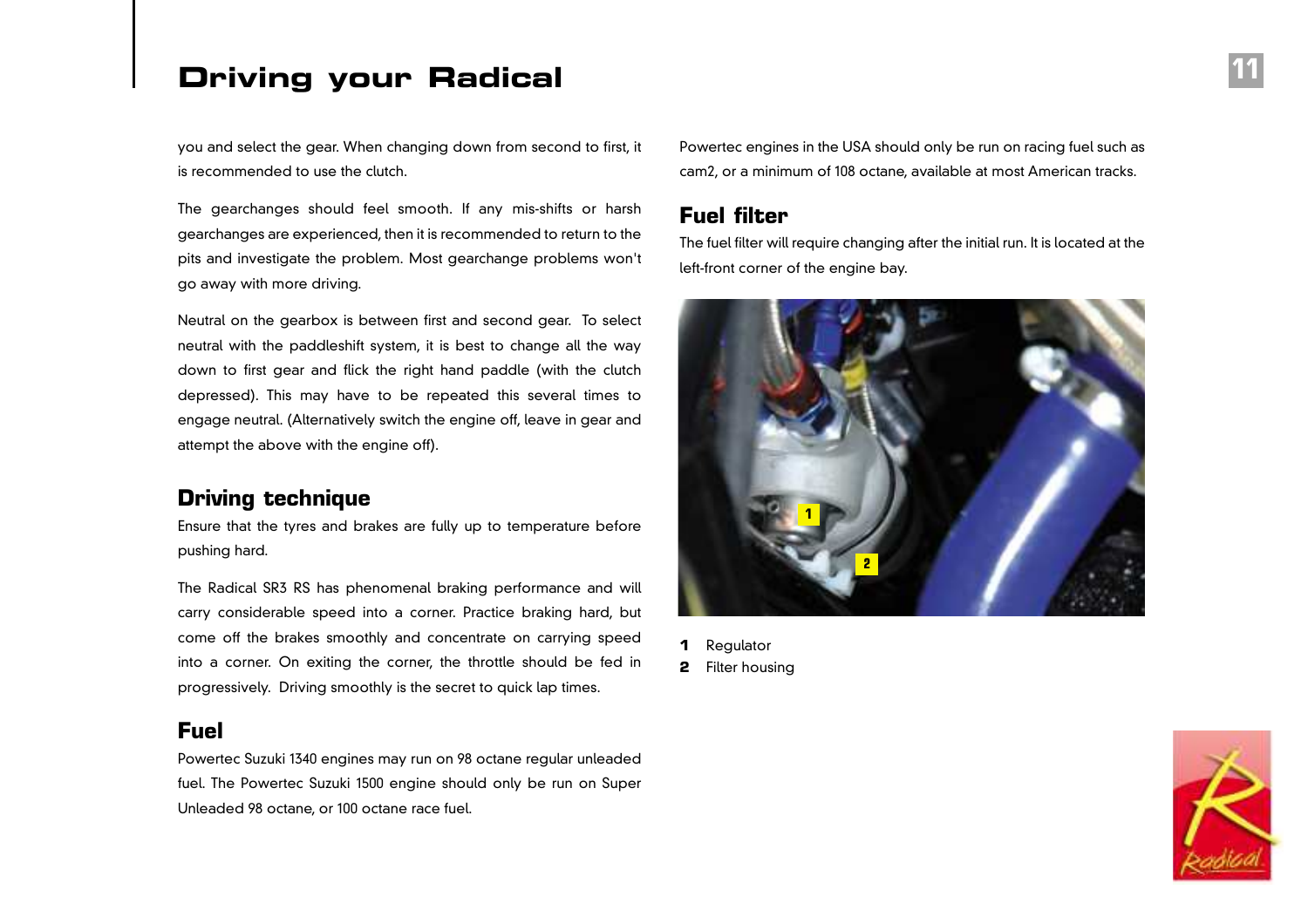#### **Centre-lock hub nuts**

Torque setting - 200ft/lbs Anodised RED for left-hand side, Anodised BLUE for right-hand side.

#### **Air jacks**

Cars fitted with air jacks are supplied with an air lance, which is inserted into a valve at the rear of the car. The lance requires connection to a bottled air supply, and the pressure should be regulated to 250-300psi.

#### **Suspension set-up**

The Radical SR3 RS' suspension is set up at the factory, but the final settings should be determined by testing for driver preference and the particular circuit. Try to check the tyre temperatures for balance across the contact patch within one minute of a fast lap. The inside edge can be  $10^{\circ}$  – 15°C higher than the outer edge on Radical-approved Dunlop tyres, on the front and  $5^{\circ}$  – 10 $^{\circ}$ C higher on the rear. Temperature should be close to 100°C, while temperatures over 110°C will cause damage.



**WARNING!** Running tyres below the recommended pressure may lead to tyre damage or failure.

**WARNING!** Do not drive at speeds over 120mph until your tyres are up to temperature and pressure.

### **SR3 RS, dry suspension settings:**

| Front:                           |       |                         | Rear:                    |       |                         |
|----------------------------------|-------|-------------------------|--------------------------|-------|-------------------------|
| Ride height:<br>80 <sub>mm</sub> |       |                         | Ride height:             | 70mm  |                         |
| Pre-load (no. of turns):         |       | 3                       | Pre-load (no. of turns): |       | 0                       |
| Shock settings:                  | Avo:  | 6                       | Shock settings:          | 8     |                         |
|                                  |       | Intrax: centre of range |                          |       | Intrax: centre of range |
| Tyre pressure:                   | Hot:  | $28-30$ psi             | Tyre pressure:           | Hot:  | 28-30psi                |
|                                  | Cold: | $20-22$ psi             |                          | Cold: | $22-24$ psi             |
| Spring rate: 100/80              |       | 7", 450lb               | Spring rate: 100/95      |       | 7", 550lb               |
| Camber:                          |       | $-5.5^\circ$            | Camber:                  |       | -2 $^{\circ}$           |
| Toe out:                         |       | 2 - 3mm overall         | Toe in:                  |       | 2m - 3mm overall        |
| Nik-link:                        |       | Medium bar              | Nik-link:                |       | Medium bar              |

**Note:** Measure the ride height at front of the chassis and at the seat back bulkhead, (below rollover bar) with the driver seated and 15 litres of fuel in the tank.

#### **Suspension pre-load**

Setting the front pre-load is acheived by raising the car front until the front wheels are off the ground. Unwind the spring platform until the spring is loose then retighten until finger tight. Only tighten three full turns beyond the point at which the spring 'grips' in its seat. Front pre-load stops the front of the car from touching the ground, at higher speeds circuits, more will be required, and at low-speed circuits, less pre-load. Three turns is suitable for most tracks. A more comprehensive handling guide can be obtained by emailing technical@radicalsportscars.com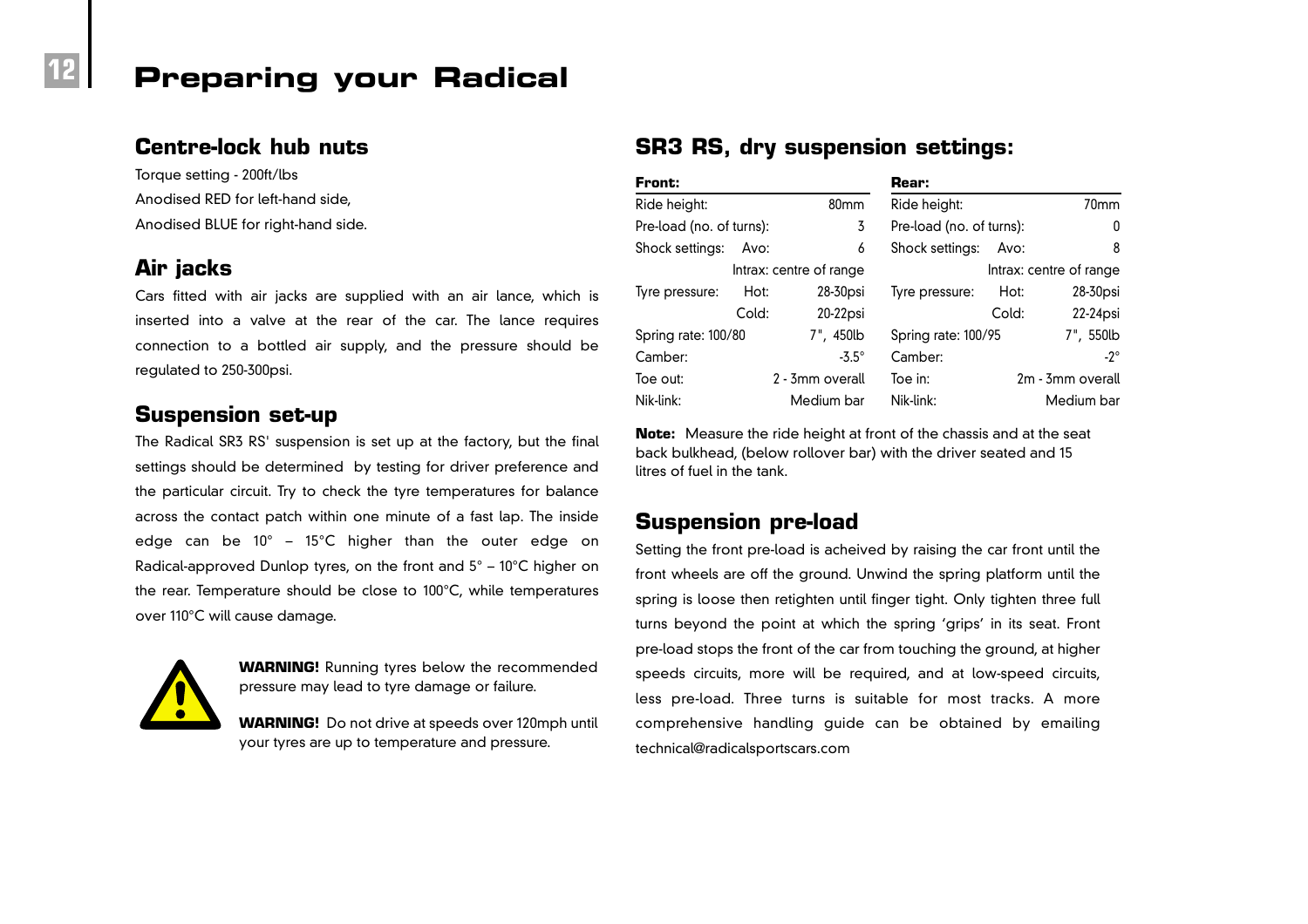#### **Corner weights**

For maximum performance, your Radical should have the corner weights accurately set with the driver in situ. The procedure is as follows:-

- **1** Position the car on a flat, horizontal surface.
- **2** Equalize all tyre pressures to 30 psi.
- **3** Take all readings with driver in-car, or equivalent weight in the seat.
- **4** Remove bolt from one end of the front and rear Nik-Link, and adjust shocks to full soft.
- **5** Ensure the factory springs have three turns of pre-load (new cars will have this done at the factory, and the top platform marked with a '3'). See left to set pre-load.
- **6** Set the ride height at the front by adjusting the push-rods
- **7** Set the ride height on the rears by adjusting the spring platforms.
- **8** Set the camber front and rear.
- **9** Set the toe-in front and rear.
- **10** Put car on corner-weight scales, and set corner-weights by adjusting rear spring platforms. It is usually difficult to achieve identical settings on each corner. Ensure that the sum of the diagonal weights are as near as possible.
- **11** Re-check ride height and diffuser height with the bodywork on.
- **12** Lock spring platforms.
- **13** Refit Nik-Links, rear anti-roll bars, reset shocks, and set tyre pressures.
- **14** You are now ready to "rock & roll".

#### **Ride height with passenger**

The ride height may need increasing when carrying a passenger. The ride height may be increased up to 100mm at the diffuser, by adjusting the spring platforms. If you intend carrying a passenger for the majority of the time, the above procedure should be carried out with him/her also in the car.

#### **Triple Adjustable Intrax Damper (option)**

High speed compression (bump) low-speed compression (bump) and rebound can be adjusted independently, enabling a more refined set up to be achieved.

- **1** Red adjuster on canister: High-speed compression, 50 clicks turn clockwise for more damping.
- **2** Small 4mm screw: Low speed compression, 18 clicks turn clock wise for more damping.
- **3** Black adjuster on spindle eye: Rebound, turn clockwise for slower rebound (stiffer).



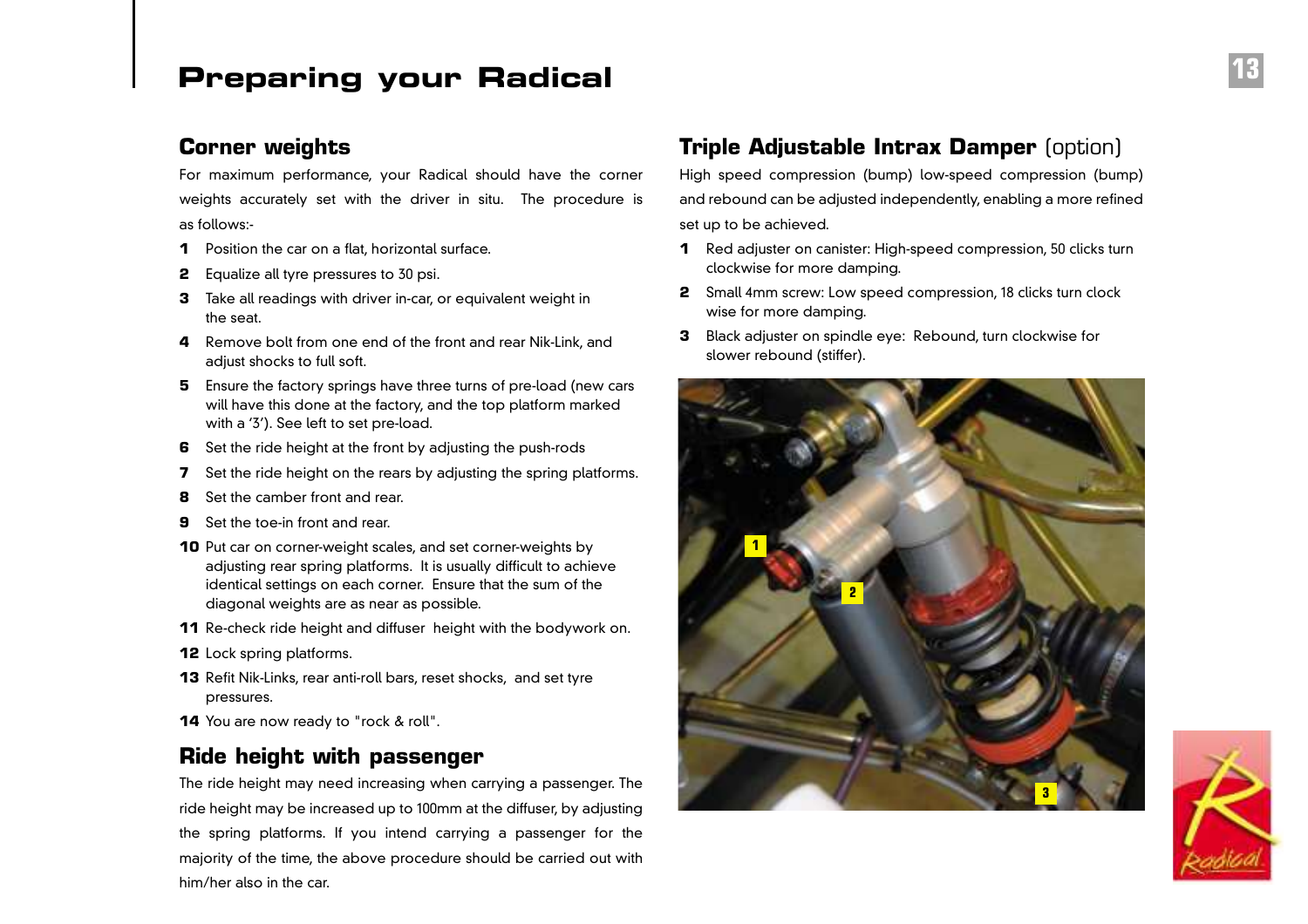#### **Gearing**

The Powertec gear drive system incorporates a reverse gear, a torque biasing limited-slip differential, oil pump/cooler and changeable gear ratios.

#### **Gear Drive Unit - ratio change**

**Tools required** 5mm allen key, 34mm socket, 42mm socket, 13mm spanner, long extension bar or impact wrench, torque wrench, electric heat gun (optional), 28mm spanner, gasket sealant, gasket scraper and Loctite 243 threadlocking compound.

- **a)** Drain oil from unit through lower drain plug.
- **b)** Remove level plug from gear cover plate.
- **c)** Remove the eight M6 cap screws and washers from the gear cover plate and separate from the unit. Care must be taken not to damage the 'O'-ring seal located in the groove in the main case. The gear ratios can now be accessed.

It is important to note at this stage that the front 34mm retaining nut is a conventional right-hand thread and is removed in a counter-clockwise direction. The rear 42mm retaining nut is left-hand thread and is removed is a clockwise direction.

**d)** Both the retaining nuts are treated with a medium strength threadlock such as Loctite 243. It may be necessary to lightly heat the nuts with a heat gun.



**WARNING!** Do not use a blowtorch or other high temperature heat source as this may damage the shafts.

#### **Radical Gear Drive Unit ratios**

|                                                                                                                               |                     |                      |         |                             |  |                |  |                                                                          |    |          |    | Standard factory-fited<br>ratio (UK cars) |    |          |          |                      |          |          |          |
|-------------------------------------------------------------------------------------------------------------------------------|---------------------|----------------------|---------|-----------------------------|--|----------------|--|--------------------------------------------------------------------------|----|----------|----|-------------------------------------------|----|----------|----------|----------------------|----------|----------|----------|
|                                                                                                                               |                     |                      |         | Ratio:                      |  | 3.594:1        |  | 3.409:1                                                                  |    | 3.235:1  |    | 3.071:1                                   |    | 2.917:1  |          | 2.770:1              |          |          |          |
|                                                                                                                               |                     |                      |         | No. Teeth / Part No.:       |  | 32<br>A-3R1-20 |  | 33<br>A-3R1-22                                                           |    |          |    | 34<br>A-3R1-24                            |    | 35       | A-3R1-26 | 36                   | A-3R1-28 | 37       | A-3R1-36 |
|                                                                                                                               |                     |                      |         | No. Teeth / Part No.:       |  |                |  | A-3R1-21                                                                 | 45 | A-3R1-23 | 44 | A-3R1-25                                  | 43 | A-3R1-27 | 42       | A-3R1-29             | 41       | A-3R1-37 |          |
| Gear                                                                                                                          | No.Teeth<br>(input) | No.Teeth<br>(output) | Ratio   | Rev drop at  <br>10,500 RPM |  | drop           |  | Speed in MPH Speed in MPH Speed in MPH Speed in MPH Speed in MPH<br>drop |    | drop     |    | drop                                      |    | drop     |          | Speed in MPH<br>drop |          |          |          |
| 1st                                                                                                                           | 13                  | 34                   | 2.615:1 | 2721.50                     |  | 49.61          |  | 52.30                                                                    |    | 55.10    |    | 58.05                                     |    | 61.13    |          | 64.36                |          |          |          |
| 2nd                                                                                                                           | 16                  | 31                   | 1.938:1 |                             |  | 66.96          |  | 70.59                                                                    |    | 74.38    |    | 78.36                                     |    | 82.51    |          | 86.88                |          |          |          |
| 3rd                                                                                                                           | 19                  | 29                   | 1.526:1 | 2228.35<br>1655.17          |  | 85.00          |  | 89.61                                                                    |    | 94.42    |    | 99.46                                     |    | 104.74   |          | 110.29               |          |          |          |
| 4 th                                                                                                                          | 21                  | 27                   | 1.286:1 |                             |  | 100.91         |  | 106.38                                                                   |    | 112.09   |    | 118.08                                    |    | 124.34   |          | 130.92               |          |          |          |
| 5th                                                                                                                           | 22                  | 25                   | 1.136:1 | 1219.70                     |  | 114.17         |  | 120.36                                                                   |    | 126.82   |    | 133.60                                    |    | 140.69   |          | 148.13               |          |          |          |
| 6th                                                                                                                           | 23                  | 24                   | 1.043:1 | 858.26                      |  | 124.34         |  | 131.08                                                                   |    | 138.11   |    | 145.49                                    |    | 153.21   |          | 161.32               |          |          |          |
| Max. Revs:<br>10,500 RPM<br>Rolling tyre circumference:<br>1.901m (0.605m dia.)<br>Primary reduction ratio:<br>1.596:1(83/52) |                     |                      |         |                             |  |                |  |                                                                          |    |          |    |                                           |    |          |          |                      |          |          |          |

- **e)** The nuts can now be removed with the correct size socket and a long extension bar, or an impact wrench on a low setting. It may require some force to overcome the locking tabs on the nuts.
- **f)** Once the nuts have been removed, the front and rear gears, the roller bearing and the spacer can be removed from the shafts. (Note the orientation of all these parts for re-fitting.)

**14**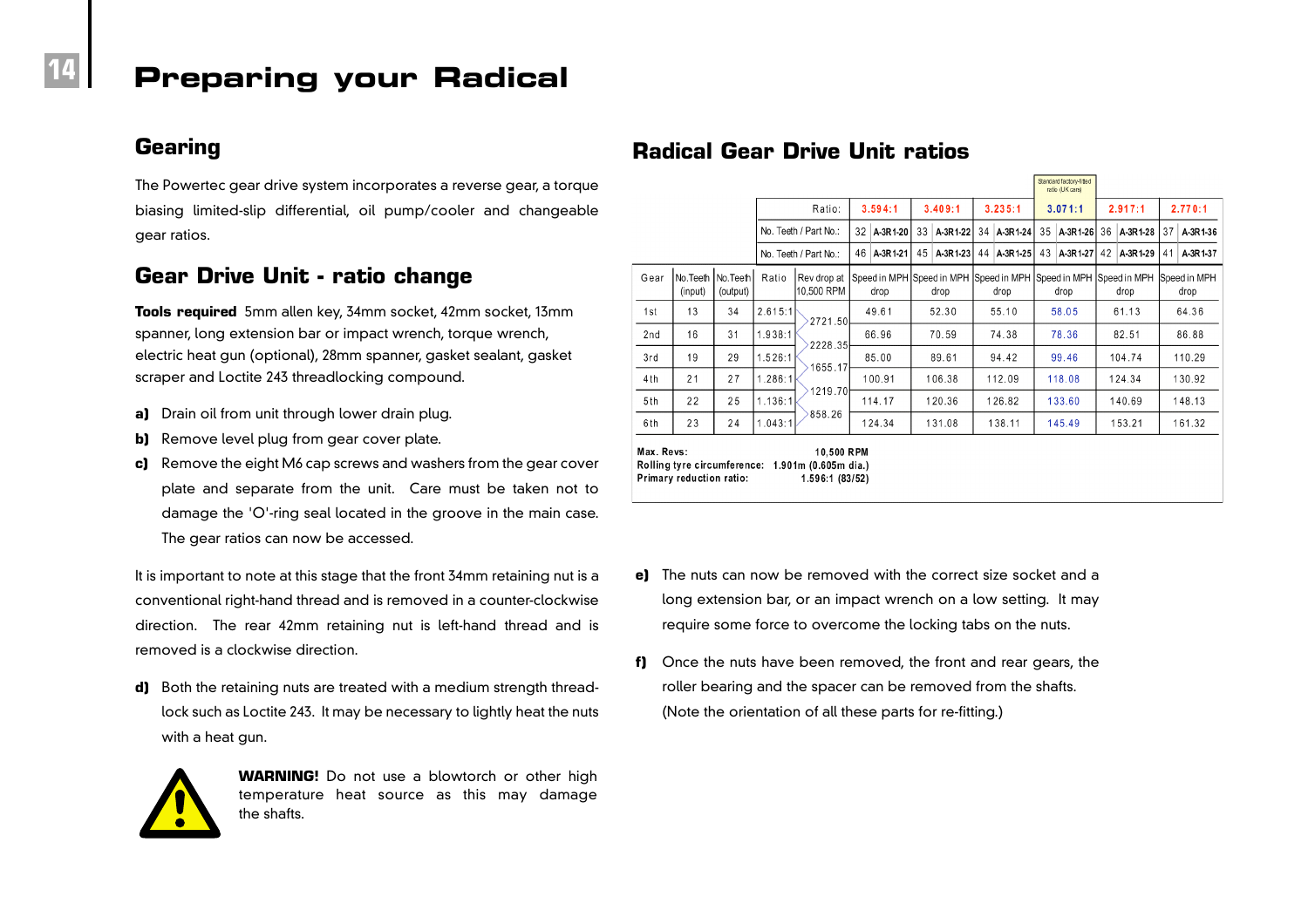- **g)** Select the new ratios and install on the shafts (the shoulder on each gear towards the centre-line of the unit) and re-fit the spacer and roller bearing.
- **h)** The threads on each shaft should be clean and coated in Loctite 243 or equivalent before the nuts are fitted. Both the 34mm and the 42mm nuts should be torqued to 45ft/lb before the locking tabs are punched into the respective grooves.
- **i)** Clean the surfaces between the cover plate and the main unit. Fit the rubber O-ring seal into the groove on the main case. Apply a thin film of gasket sealant to both surfaces, this also helps to hold the seal in place during the fitting process. Allow time for the sealant to cure.
- **j)** Re-fit the cover plate and tighten the M6 cap screws and washers evenly.
- **k)** Replace the lower drain plug, remove the upper plug and refill the unit with Radical-approved synthetic transmission oil until it runs from the level plug on the cover plate. A gear drive system including cooler will hold about 1.5 litres of oil.
- **l)** Re-fit the level plug and the upper plug and check all bolts and fittings for tightness. Check the unit for leaks after the first short period of running. Remove the cooler return pipe (top fitting) and check the oil is being pumped round the system as the wheels turn.



**1** Oil level plug **2** Oil filler plug

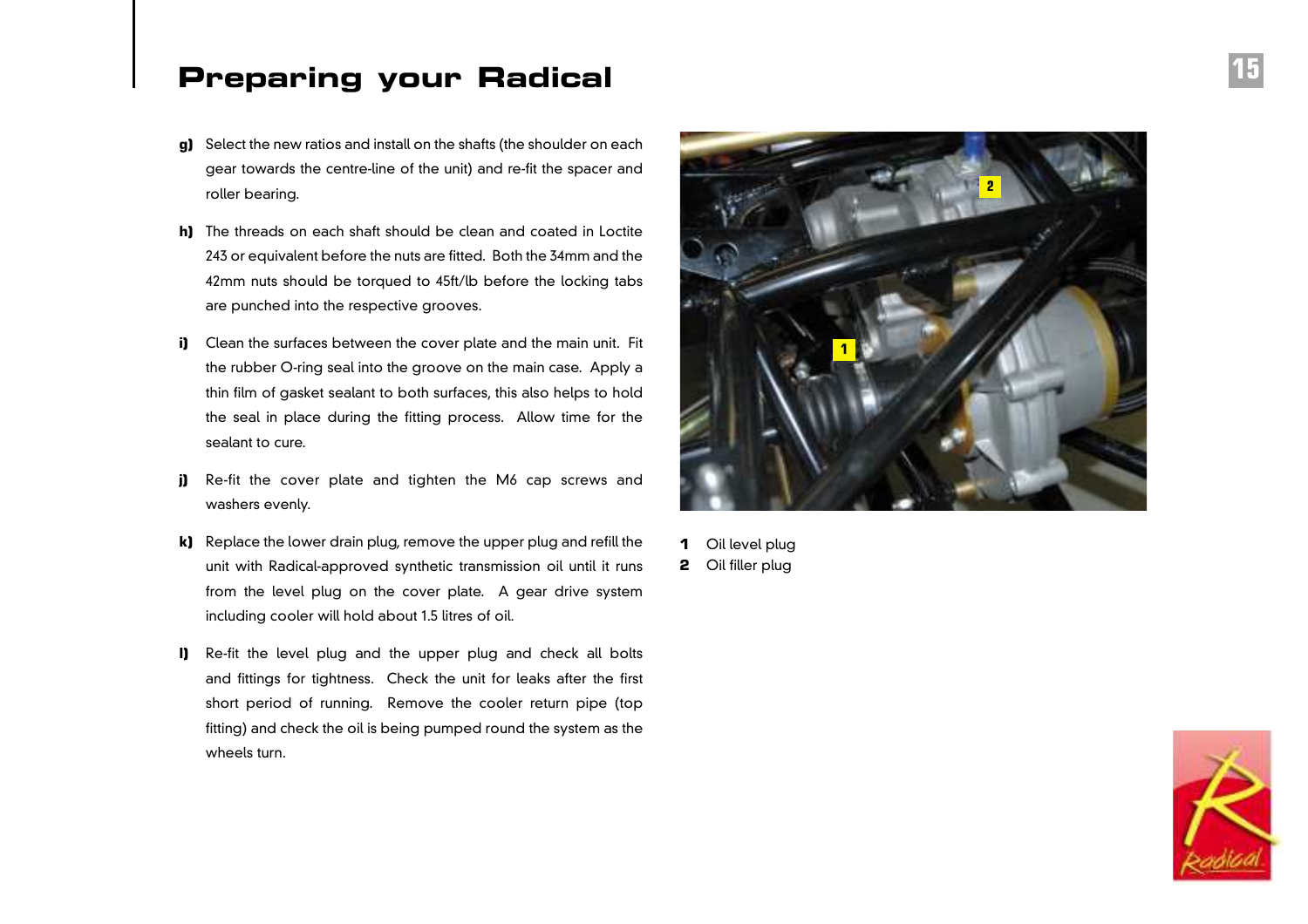

**Standard Radical set-up guide/record sheet**

**After set-up reset pressure to recommended cold pressures**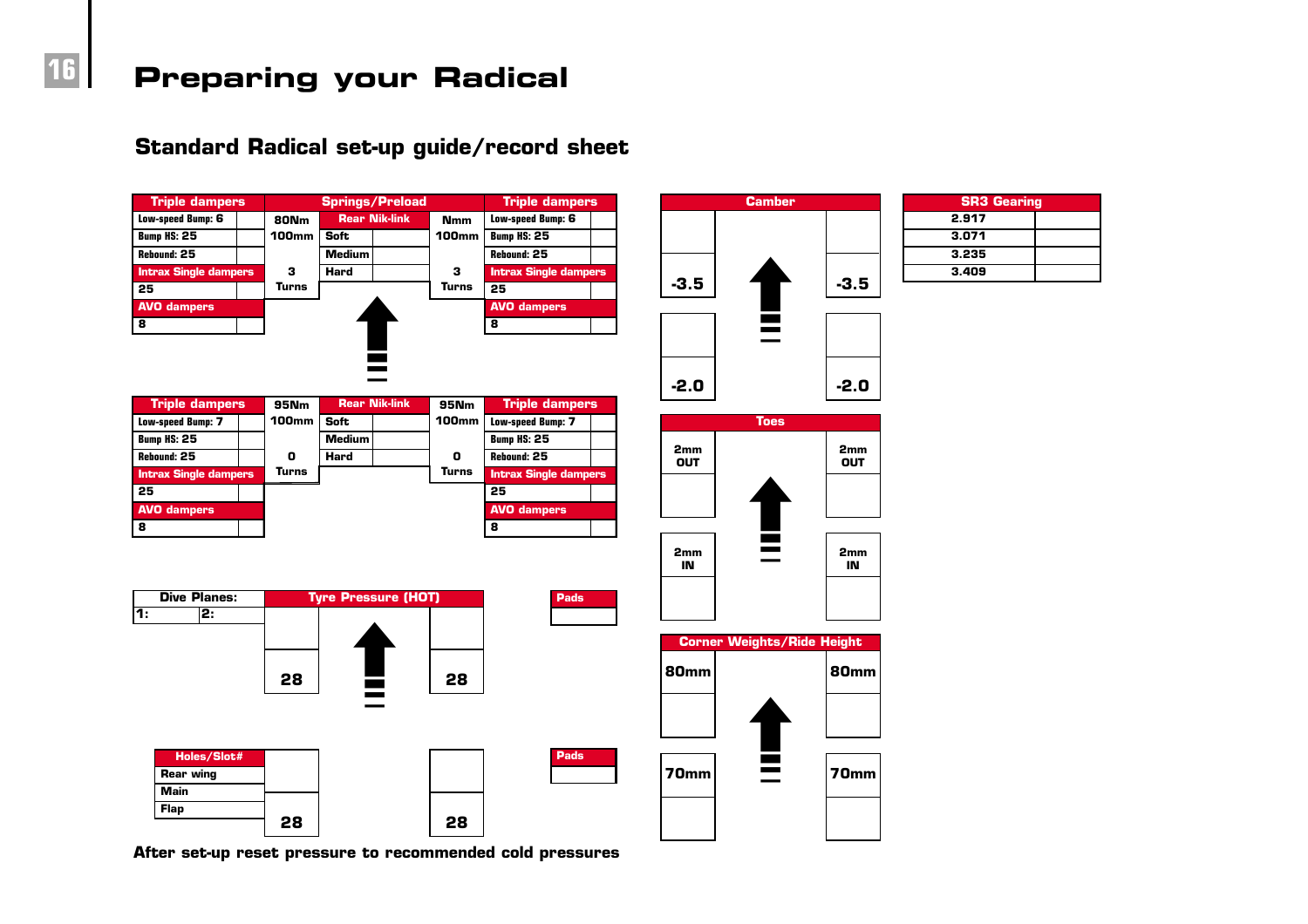#### **Component 'lifing'**

This chart gives the recommended life expectancy of components under 'normal, on-track racing conditions'. If some of your racing time is done 'off-track' or you hit kerbs, pot holes or other cars - hard, then you will need to consider reducing the timescales recommended. On the other hand, more 'gentle' trackday use will obviously extend the recommended time!

One new addition to the list is the wing support stays, the life of these is greatly shortened if the wing is used to push, and particularly pull the car around in the pit lane, garages and trucks. It works perfectly to support the wing and the downforce generated in the direction intended, and not at an angle to the centre-line of the vehicle.

| <b>Model</b>                  | <b>Hours</b> | <b>Action</b>             |
|-------------------------------|--------------|---------------------------|
| Engine/Gearbox 1340cc         | 40           | Rebuild                   |
| Engine/Gearbox 1500cc         | 30           | Rebuild                   |
| <b>Gear Drive Unit</b>        | 50           | Inspect/rebuild           |
| <b>Suspension Bushes</b>      | 30           | Replace                   |
| <b>Suspension Rose Joint</b>  | 30           | Replace                   |
| Front Upright (including Hub) | 50           | Replace                   |
| <b>Front Wishbones</b>        | 60           | Inspect/replace           |
| Rear Upright (including Hub)  | 50           | Replace                   |
| Rear Wishbone                 | 60           | Inspect/replace           |
| <b>Drive Shafts</b>           | 30           | Replace                   |
| Calipers                      | 60           | Rebuild                   |
| <b>Brake Discs</b>            | 10           | Inspect/replace           |
| <b>Shock Absorbers</b>        | 60           | Rebuild                   |
| <b>Steering Rack</b>          | 50           | Inspect/rebuild           |
| <b>Brake Master Cylinder</b>  | 60           | Inspect/replace           |
| <b>Wing Support Stays</b>     | 60           | Inspect/replace           |
| <b>Fuel Tank</b>              |              | Remove & inspect annually |

#### **Torque guide** (FT/LBS)

#### **DRIVE SYSTEMS** Powertec drive unit ratio nuts 80 Loctite **WHEEL BEARING/HUB NUTS** Rear 240 **WHEEL NUTS** Centre lock nuts 200 **ENGINE OUTPUT** Drive coupling 115 Loctite **BRAKES** Floating discs to bells 8 Lock wire **Recommended fluid**

## **change intervals** (HOURS)

| Engine oil     | 6  |
|----------------|----|
| Drive unit oil | 12 |
| Brake fluid    | 6  |
| Fuel filter    | 12 |
| Clutch fluid   | 6  |

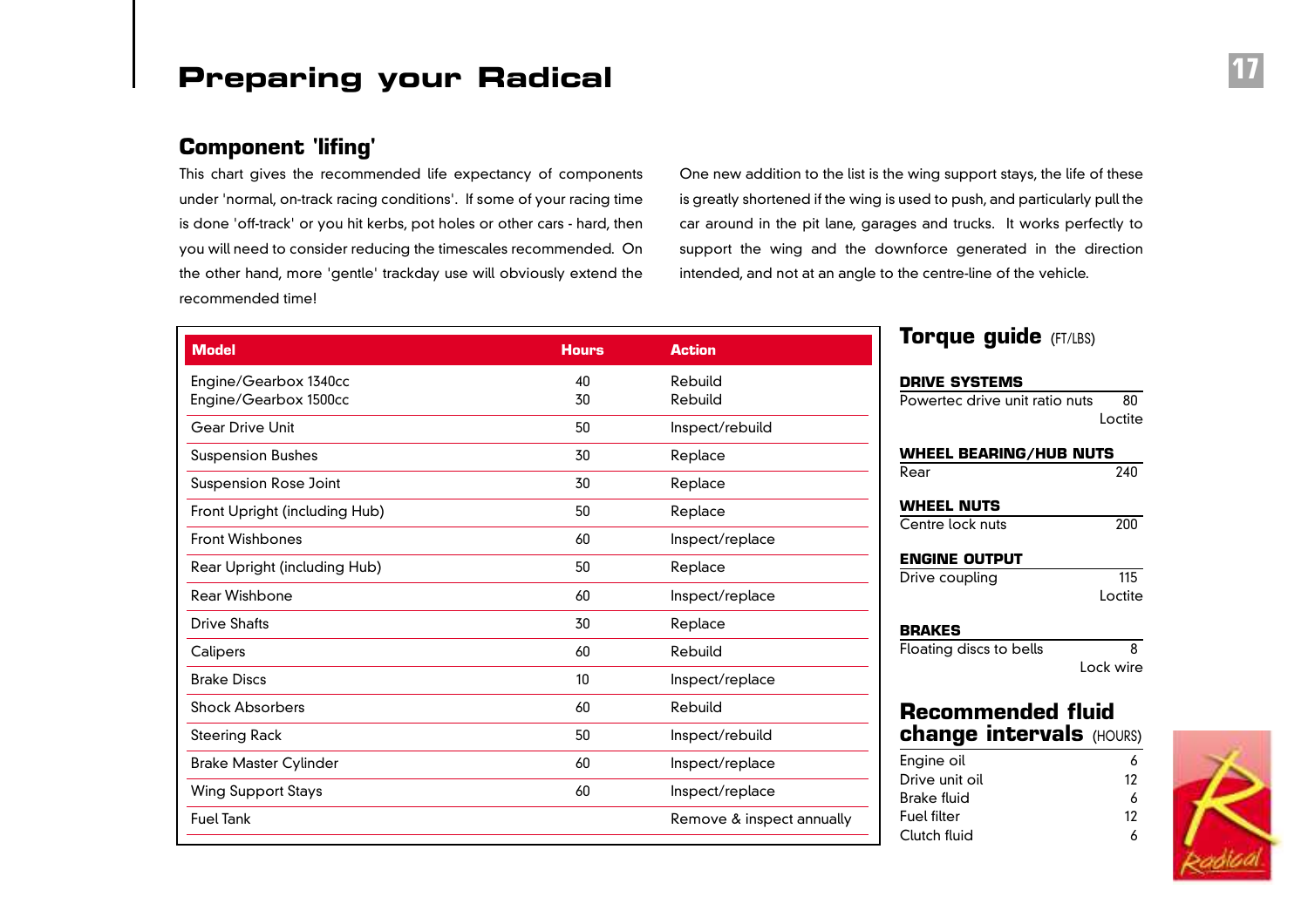## **ECU hardware/software**

#### **ECU PTMON run up screen**

**18**



- **1** Engine oil temperature will change colour when over 50°C
- **2** Air charge temperature sensor air inlet temperature
- **3** Engine ecu temperature
- **4** Engine coolant temperature this will change colour when over 50°C
- **5** Engine rpm set to 1500rpm
- **6** Throttle position sensor needs to be set to 4 (%) at idle
- **7** Engine syncstate should be at 720 when engine is running
- **8** Engine oil pressure 70psi when cold at idle / 20psi when hot at idle
- **9** Baro sensor pressure below 1030
- **10** Fuel pressure should read above 3000
- **11** Battery voltage above 12.5V

#### **Engine management system**

From 2009, the Radical SR3 RS has the LIFE engine management system (ECU) fitted as standard. This is a guide on how to use the software. The more familiar you become with it, the more useful it will be. The LIFE ECU incorporates an engine data logging system. This enables you to download the engine data from a race or test and review it.

Main parameters logged:

| Fuel pressure       | Battery voltage       |
|---------------------|-----------------------|
| Oil pressure        | Throttle position     |
| Oil temperature     | Engine rpm            |
| Coolant temperature | Air inlet temperature |

#### **WHEN USING THE LIFE SYSTEM, THE KEYBOARD MUST BE USED RATHER THAN THE MOUSE.**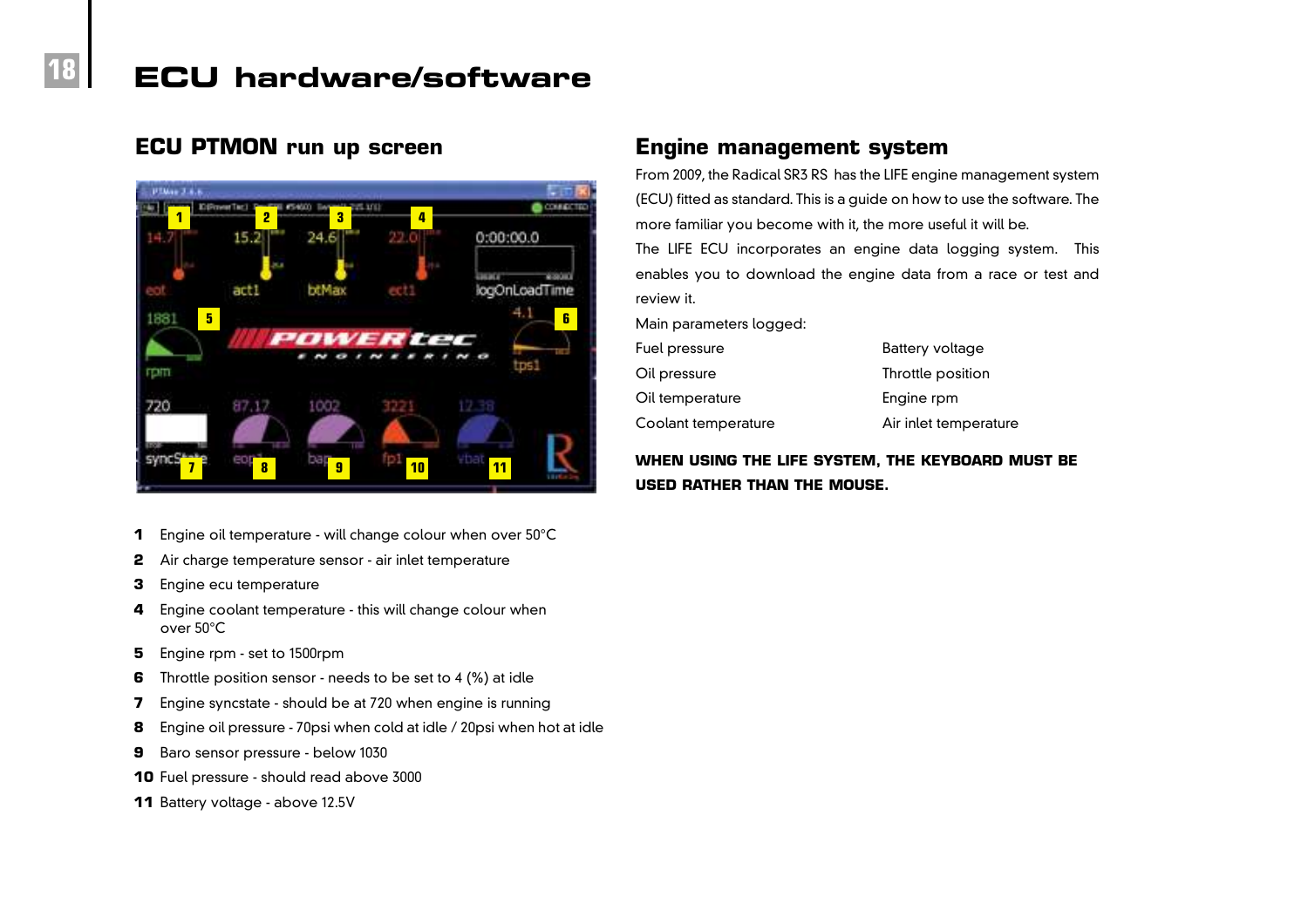## **ECU Hardware/Software 19**

#### **To download stored data**

When downloading the data, it must be saved under track maps and data, model of car, the driver's name, then the track. **Click** on the desktop icon LIFE DATA.





This will take you back to the TRACKMAPS AND DATA file. (Whenever you need to go back to the previous file, you need to highlight " .." and **press enter**). Once you have done this, highlight the Radical model you are working on and **press enter**.

To create a new file, **press F** for file. If it is the first time you are using the software, you will need to create a working directory to store the downloaded data into. First **press W** for working directory. You will need to create a file so select create (using the arrow keys and enter), type in TRACKMAPS AND DATA, then **press enter**.

Next you will need to create another file for the models of cars. So select create again, type in the model of car i.e. SR3, then **press enter**. At this stage it is a good idea to set up the other files for the other models. So using the arrows, **select the " .."** and **press enter**.

Next you need to create the driver's file. So again highlight create, enter the drivers name and **press enter**.

Next you need to create a file of what track you are at. So highlight create, enter the track name and **press enter**.

Next highlight the track you are at and **click enter**. A small screen will pop up asking you if you want to create a LIFE config file, **select YES**.

Next it will ask you if you want a shortcut placed onto your desktop. **Select NO.** You are now ready to download the data.

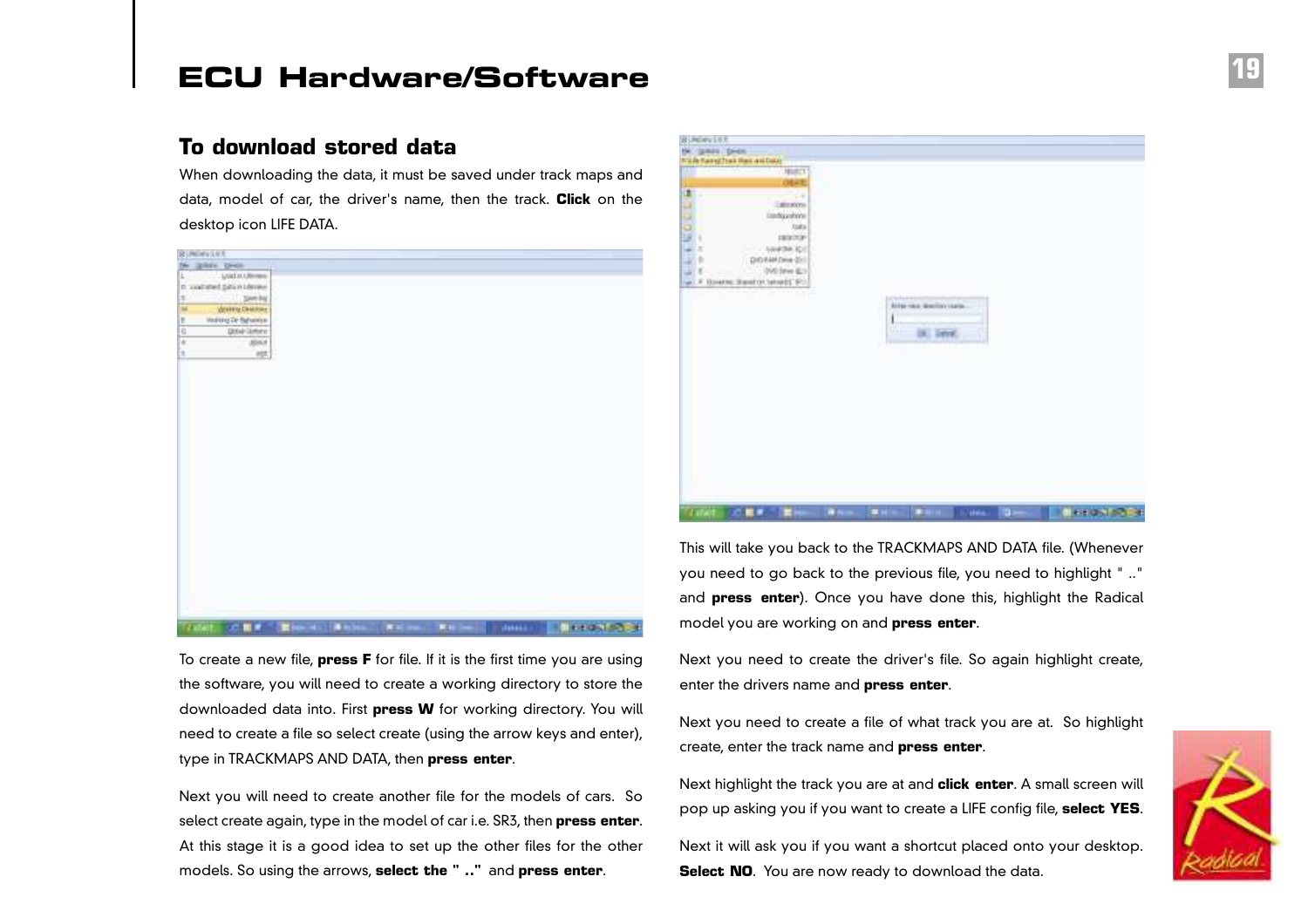## **ECU Hardware/Software**

This process is important and needs to be understood and set up correctly so you can quickly and easily retrieve downloaded data. If you have previously created the correct file, then all you need to do is highlight the correct details and **press enter** as you go.

Next **press D** for device and **select R** for read data.

A small Powertec screen will pop up. Just **press enter**.

#### **To view the data you have just downloaded**

**Press F** for file - the **L** for load in LIFE view It will automatically open LIFE view.

**20**



Down the right-hand side will be a list of all the items that have been logged. You can view these by using the arrow keys and **enter**.

Sometimes the colors will be similar. You can change this by holding the mouse arrow over the items coloured box, **right click** the mouse, select **C** for colour then choose your colour and **enter**.

The left-hand side of the screen shows the values the data is measured in against time along the bottom. The scale will always be in the value of the data that has been highlighted in the right hand column.

#### **To view previously stored data**

**Press F** for file - **press L** for load - (use the arrow keys and enter to find the file you wish to view) **click** on the run you wish to view and **click enter**.

#### **To view data**

**Click** on the desktop icon LIFE VIEW.

**Press L** for load and using the **" .."** and **enter**, find the file you a looking for, select downloaded data, highlight the correct date you are looking for and **press enter**. Highlight the run you are looking and **press enter** and it will bring up the data.

If it needs to be e-mailed go through My Computer, Program Files, Life Racing, Track maps & Date, sr3/sr5/sr8, customer, track & date select file or files to be e-mailed etc.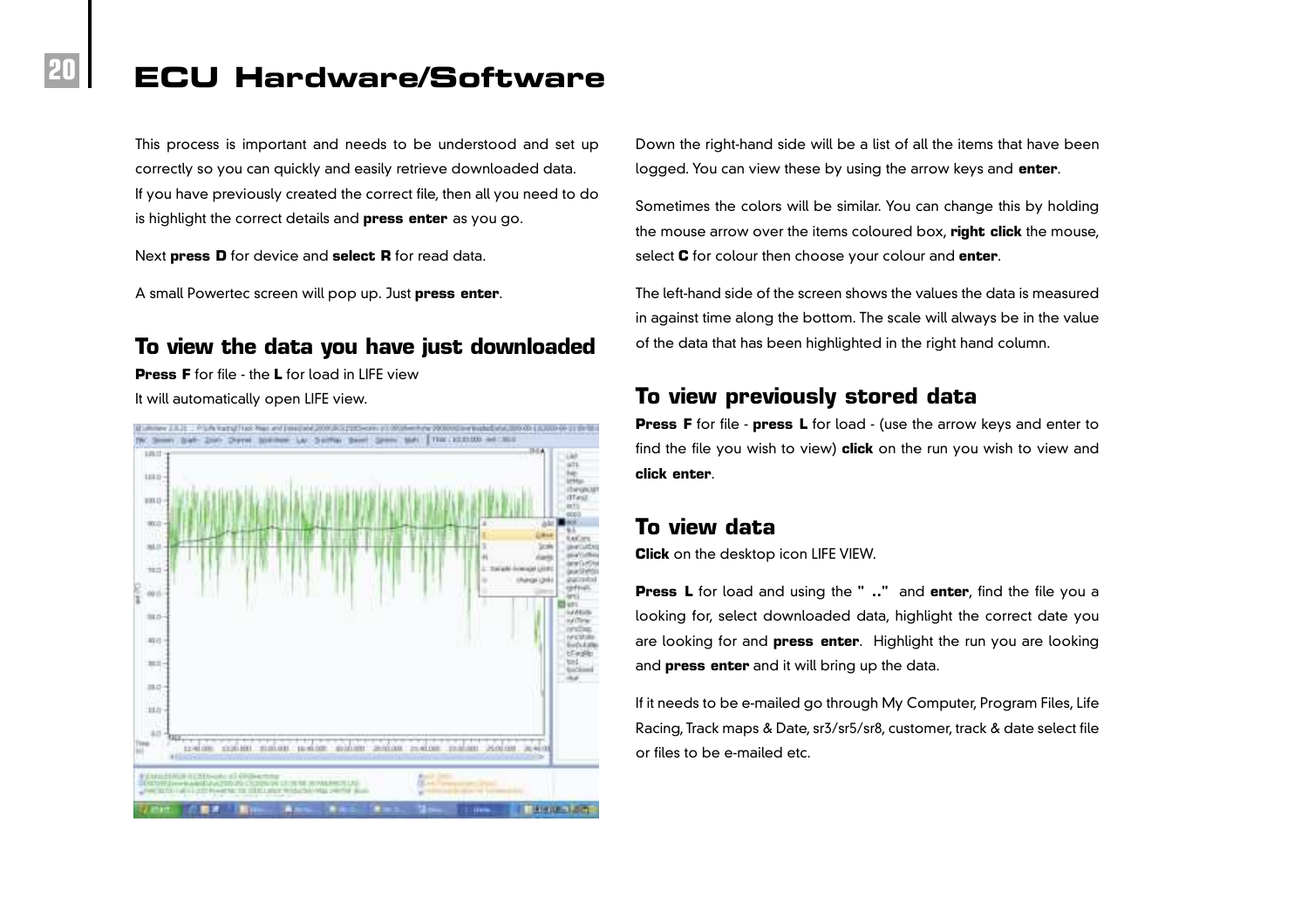## **Additional information 21**

#### **SR3 RS dimensions**

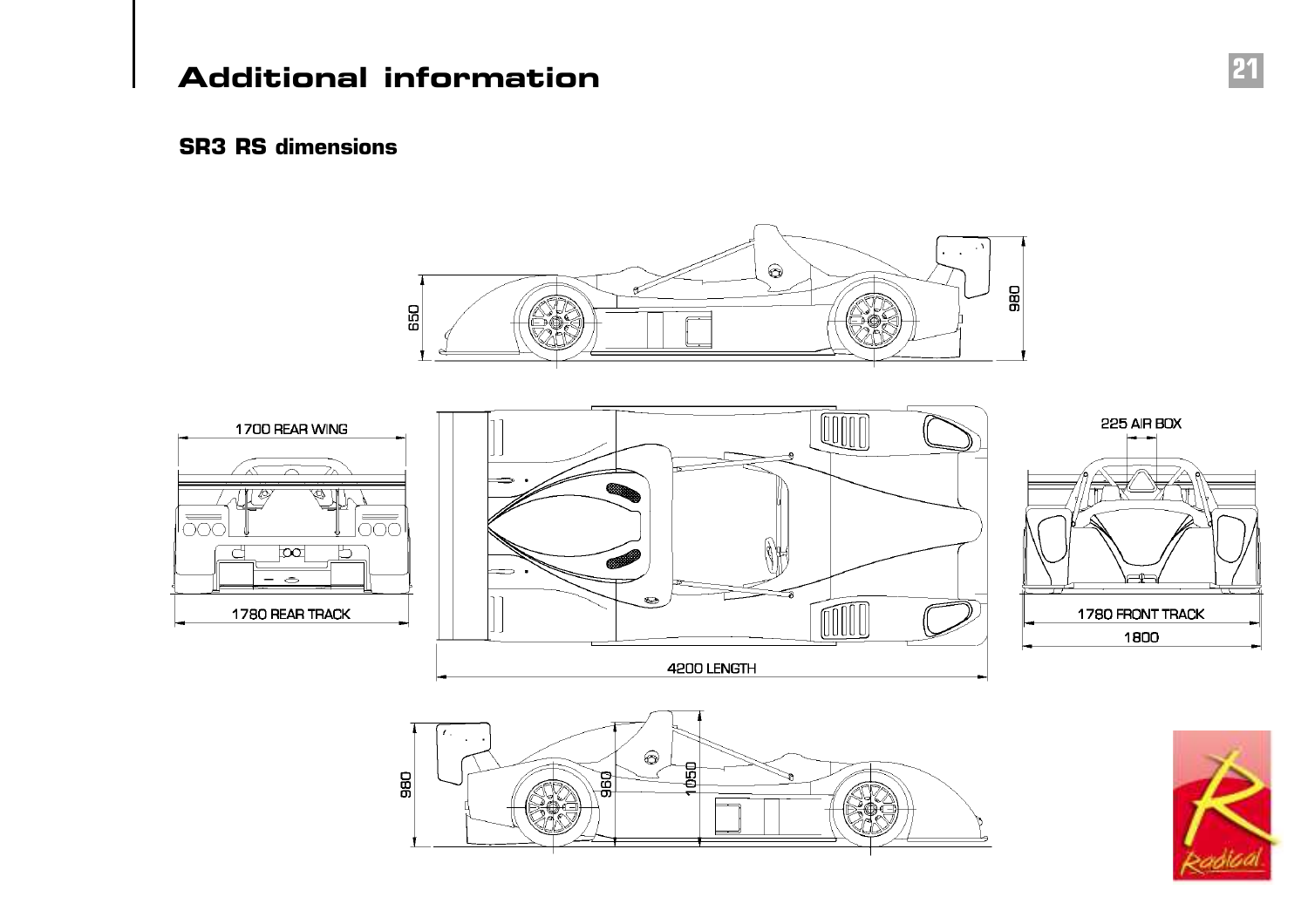

# **22 Additional information**

**Notes**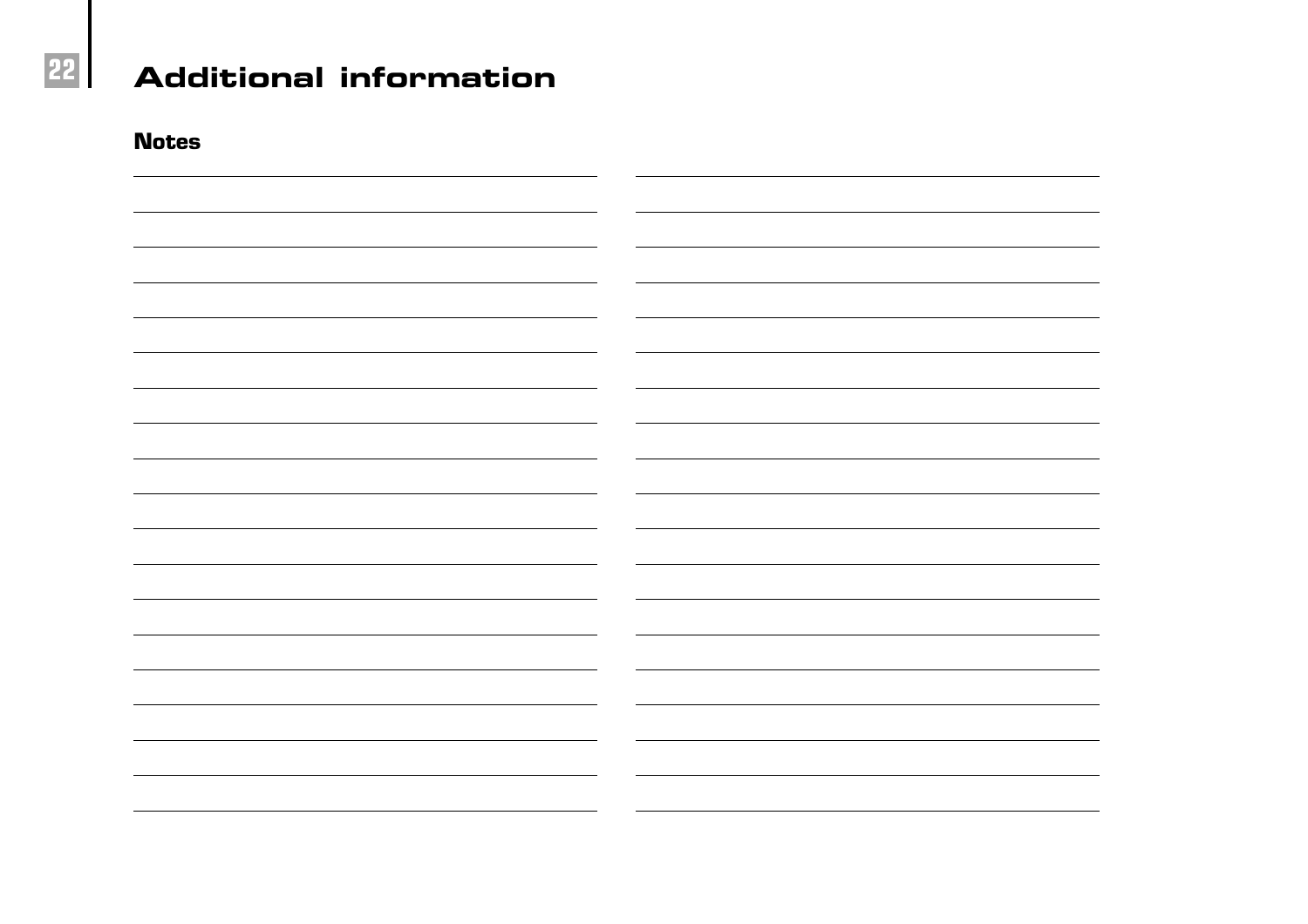## **Parts manual 23**

### **SR3 RS Parts manual**

The parts manual CD lists all SR3 RS components and their part numbers. Quote the relevant part number when ordering or order using the on-line shop on www.radicalsportscars.com